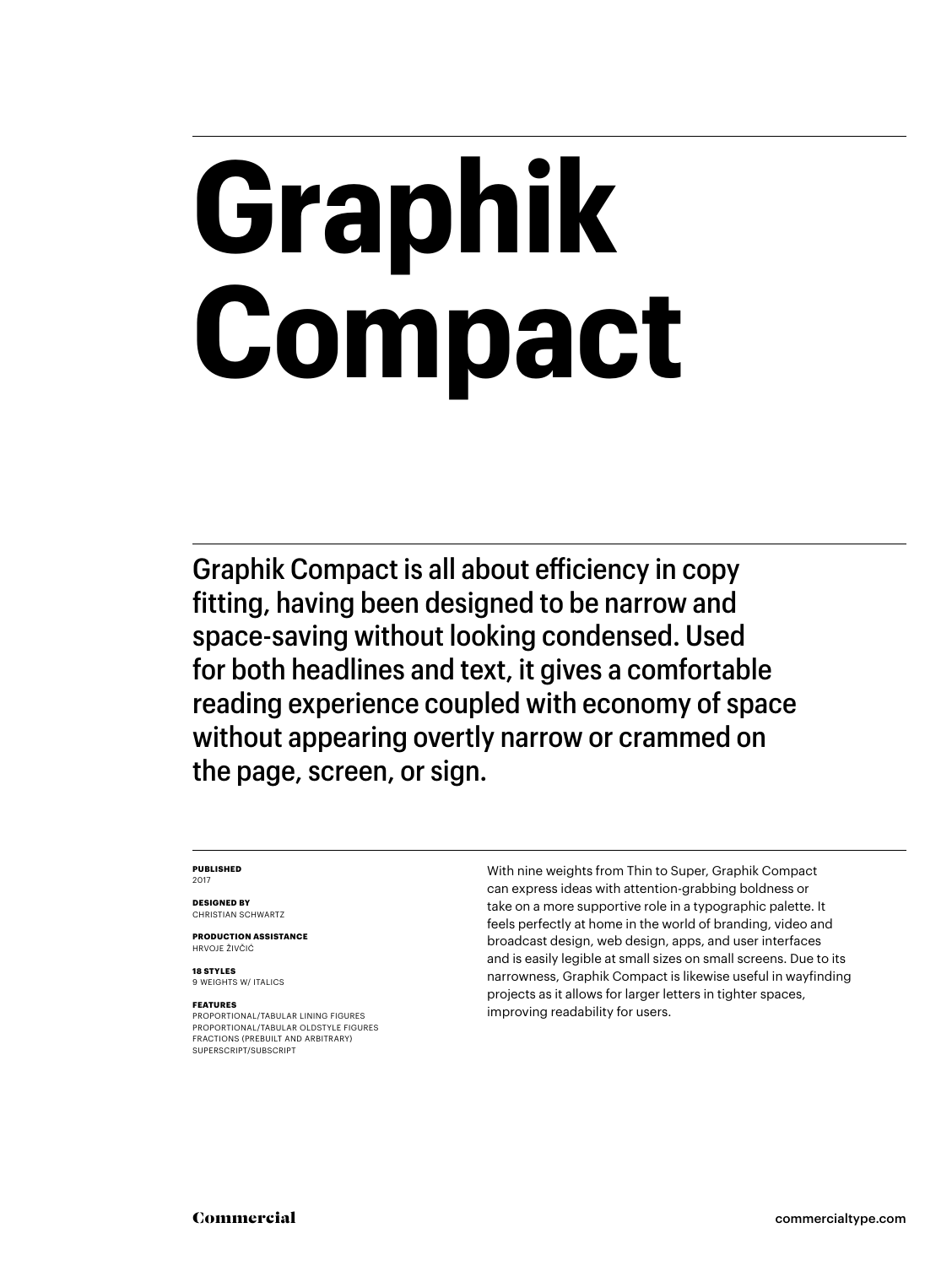Graphik Compact Thin *Graphik Compact Thin Italic* Graphik Compact Extralight *Graphik Compact Extralight Italic* Graphik Compact Light *Graphik Compact Light Italic* Graphik Compact Regular *Graphik Compact Regular Italic* Graphik Compact Medium *Graphik Compact Medium Italic* **Graphik Compact Semibold** *Graphik Compact Semibold Italic* **Graphik Compact Bold** *Graphik Compact Bold Italic* Graphik Compact Black *Graphik Compact Black Italic* Graphik Compact Super *Graphik Compact Super Italic*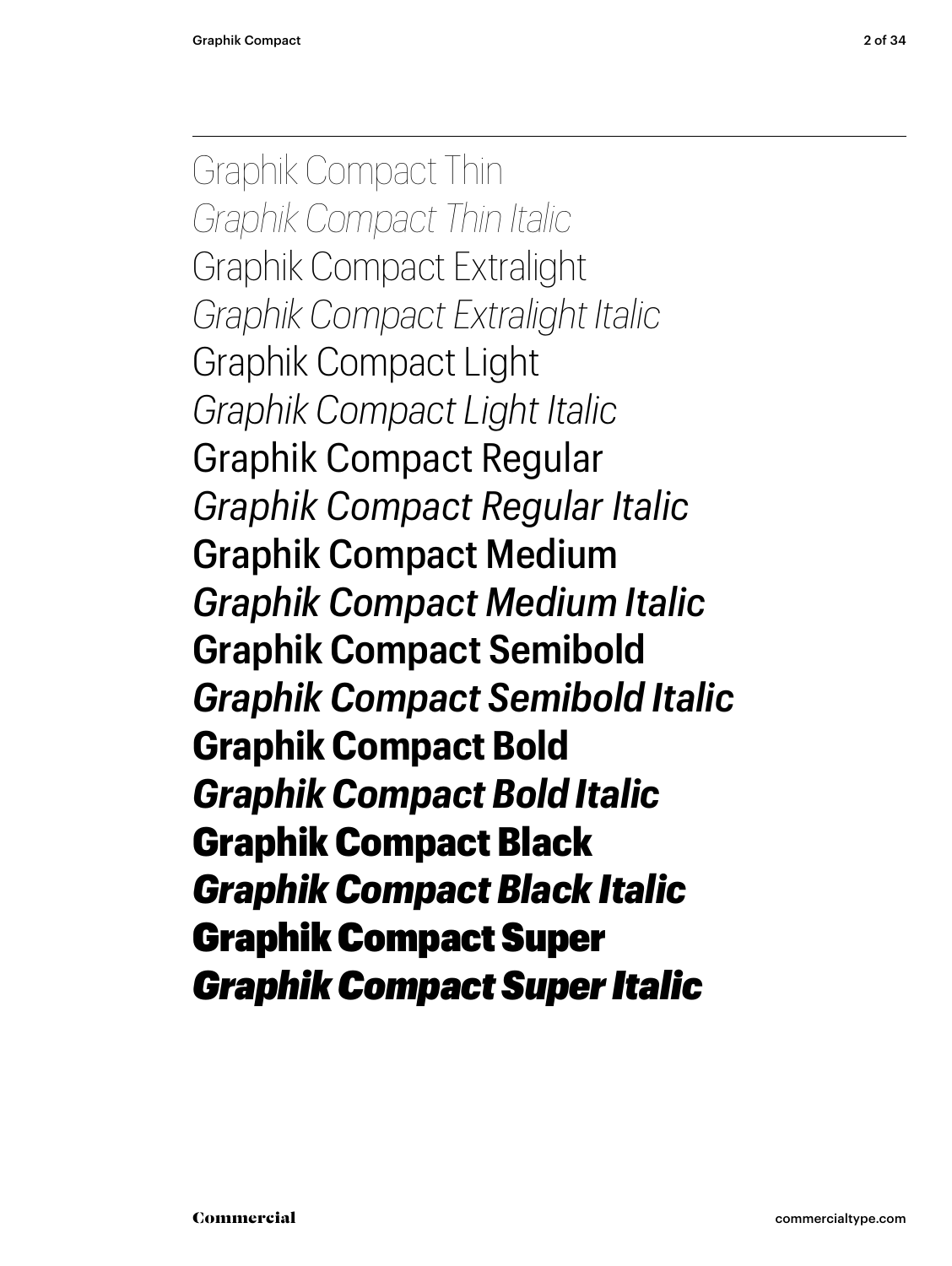

GRAPHIK COMPACT THIN, 70 PT



## -GADIVERSIT Cinematografică

GRAPHIK COMPACT EXTRALIGHT, 70 PT

*EXTRAVAGANCE Psychologických*

GRAPHIK COMPACT EXTRALIGHT ITALIC, 70 PT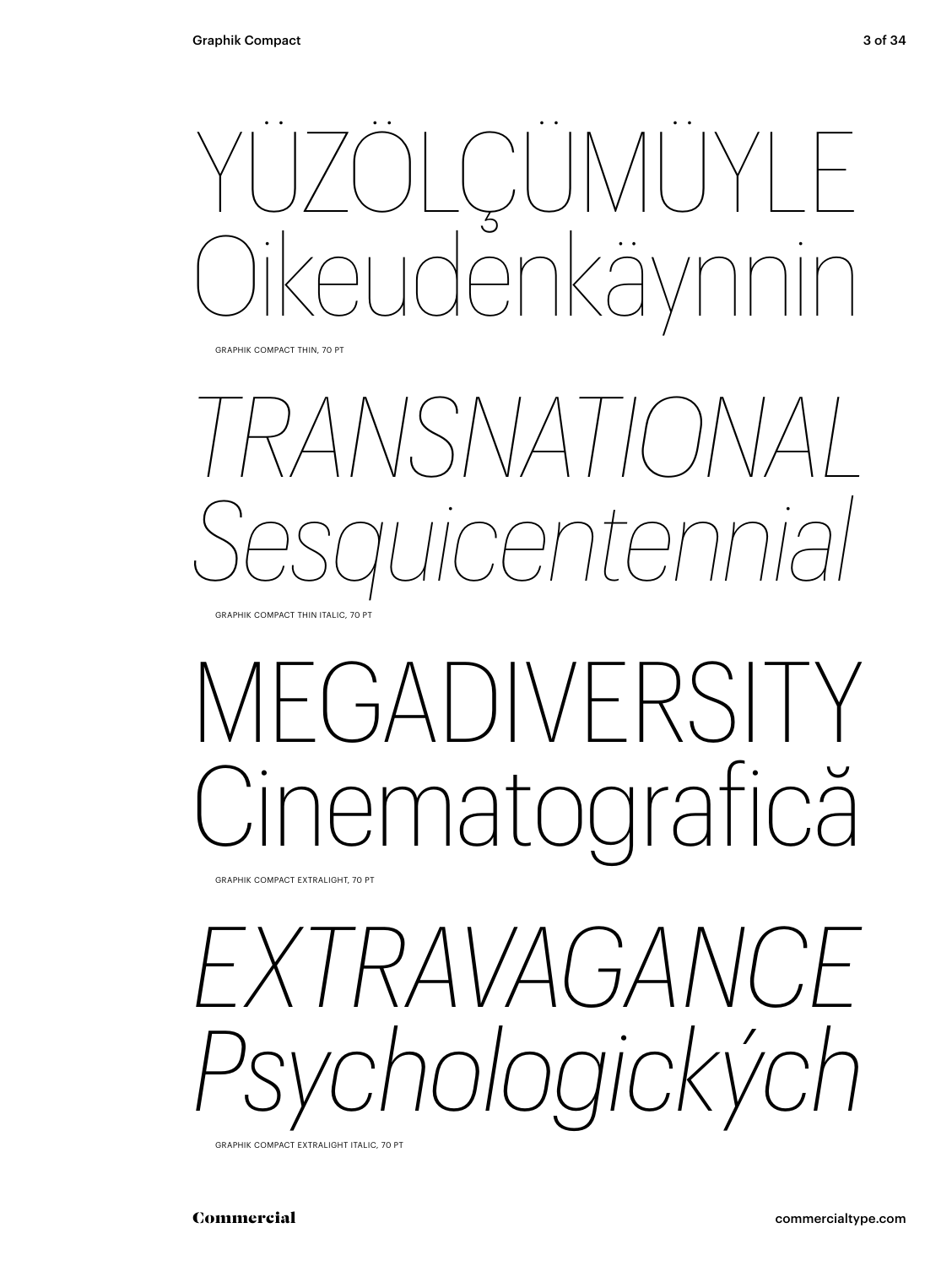### PROTAGONISTA Nejnáročnějších GRAPHIK COMPACT LIGHT, 70 PT

# *ÅRHUNDREDET Unprecedented*

GRAPHIK COMPACT LIGHT ITALIC, 7

## MECHANICALS Eavesdropping

*SEGÍTSÉGÉVEL Rettsaksdrama* GRAPHIK COMPACT REGULAR, 70 PT

GRAPHIK COMPACT REGULAR ITALIC, 70 PT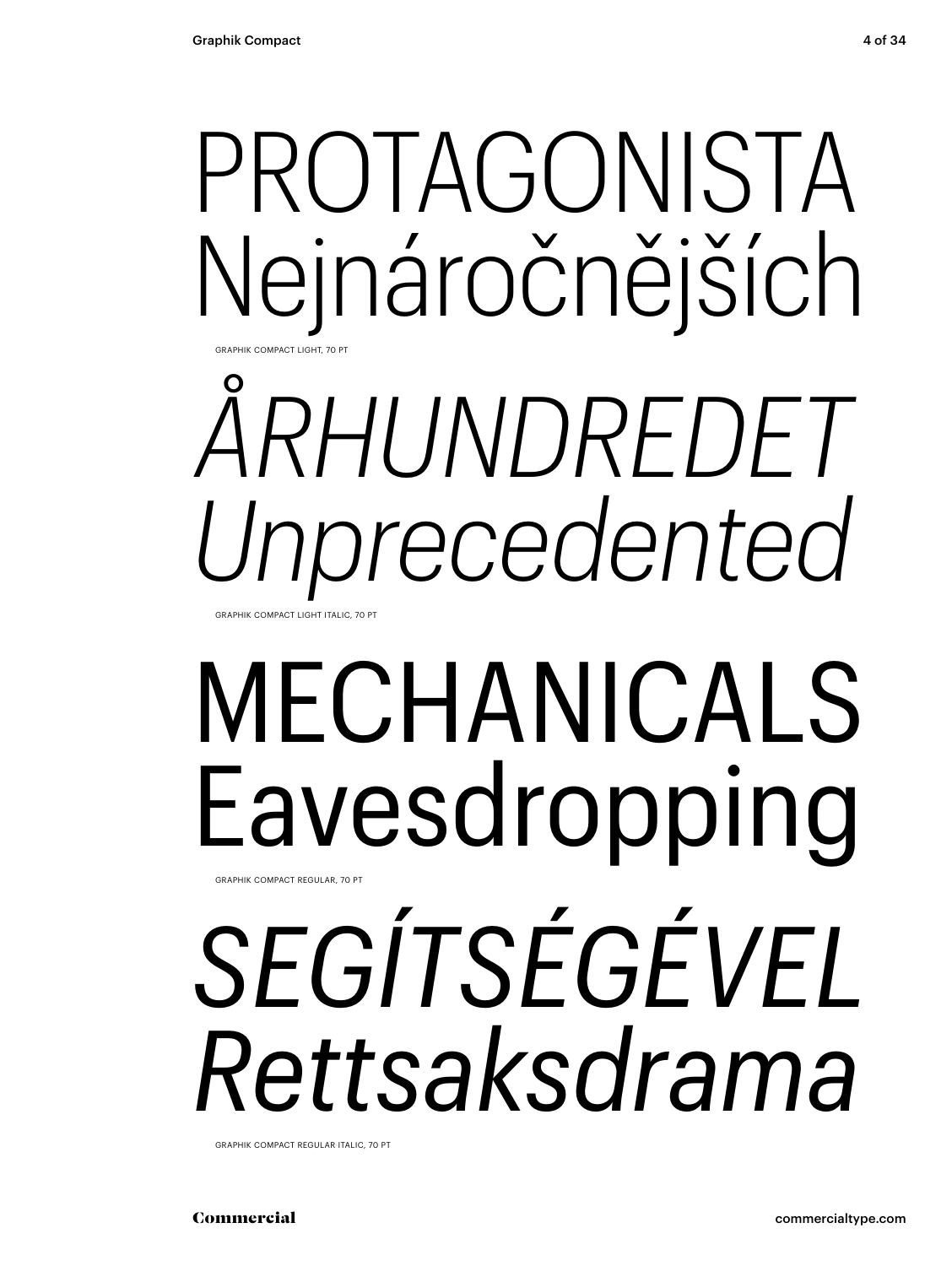# VERLÄNGERTE Administration

GRAPHIK COMPACT MEDIUM, 70 PT [ALTERNATE a]

# *HULIÐSHJÁLM Independently*

GRAPHIK COMPACT MEDIUM ITALIC, 70 PT [ALTERNATE t]

## **COINCIDENCE Whistleblower**

GRAPHIK COMPACT SEMIBOLD, 70 PT

# *INSTITUIÇÕES Resemblances*

GRAPHIK COMPACT SEMIBOLD ITALIC, 70 PT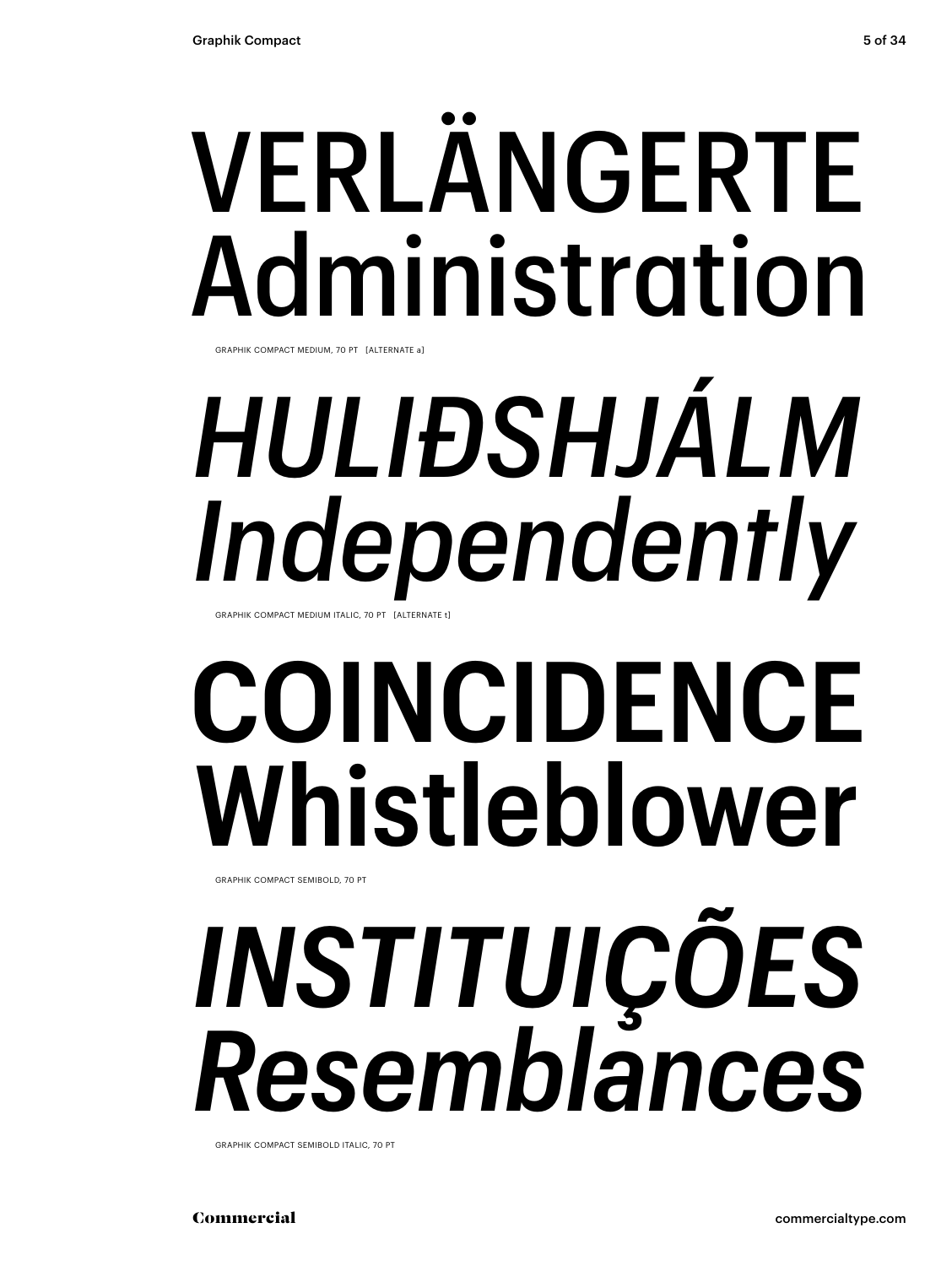### **MYSTERIEUZE Fundamentele** GRAPHIK COMPACT BOLD, 70 PT

# *FANTASTIČNA Annuellement*

GRAPHIK COMPACT BOLD ITALIC, 70 PT

## CONJECTURE Eccentricities

GRAPHIK COMPACT BLACK, 70 PT

## *DISTINGUISH Environments*

GRAPHIK COMPACT BLACK ITALIC, 70 PT [ALTERNATE t]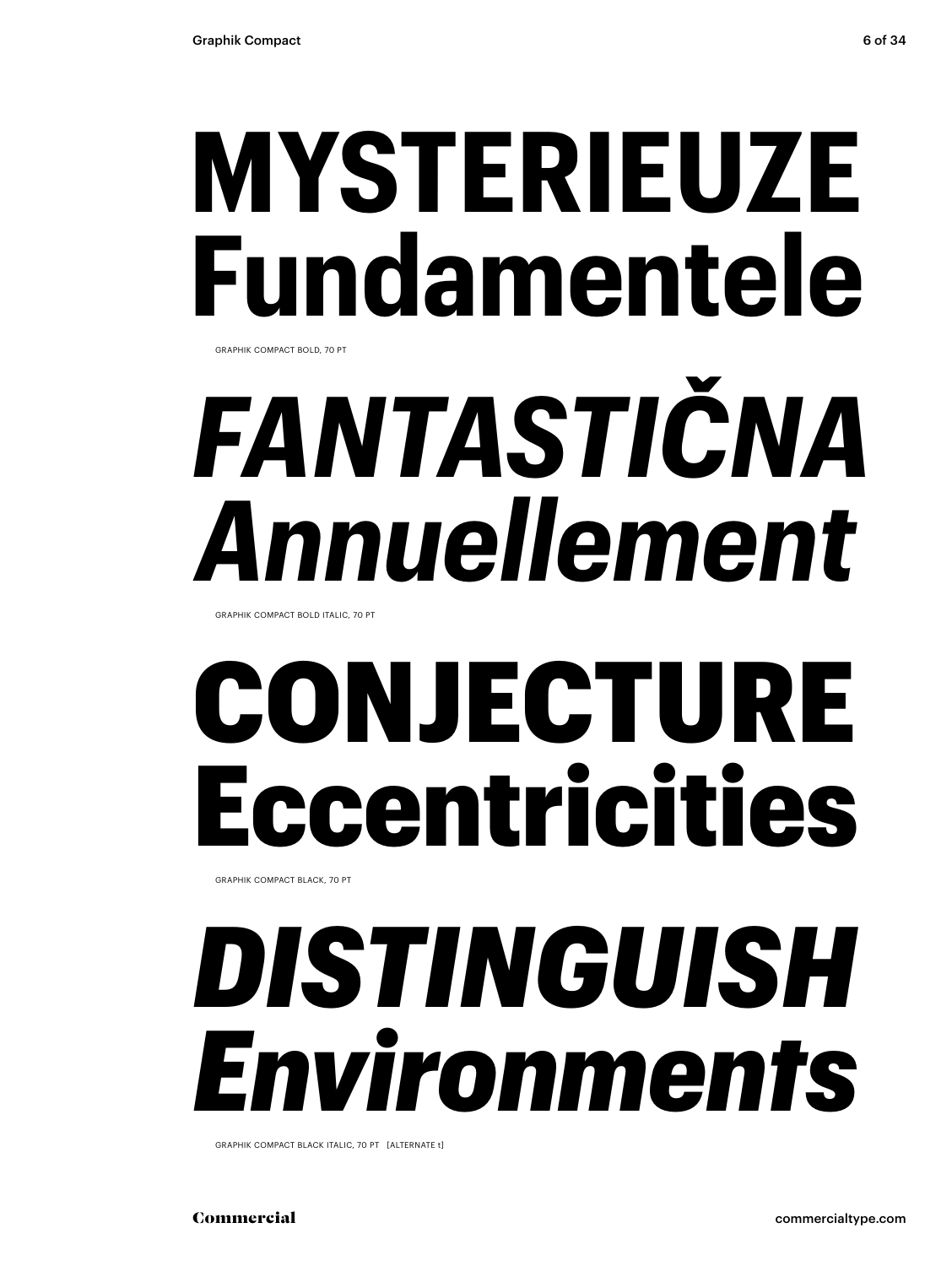# IEDZĪVOTĀJU Acknowledge

GRAPHIK COMPACT SUPER, 70 PT

## *TECHNIQUES Jednocześnie*

GRAPHIK COMPACT SUPER ITALIC, 70 PT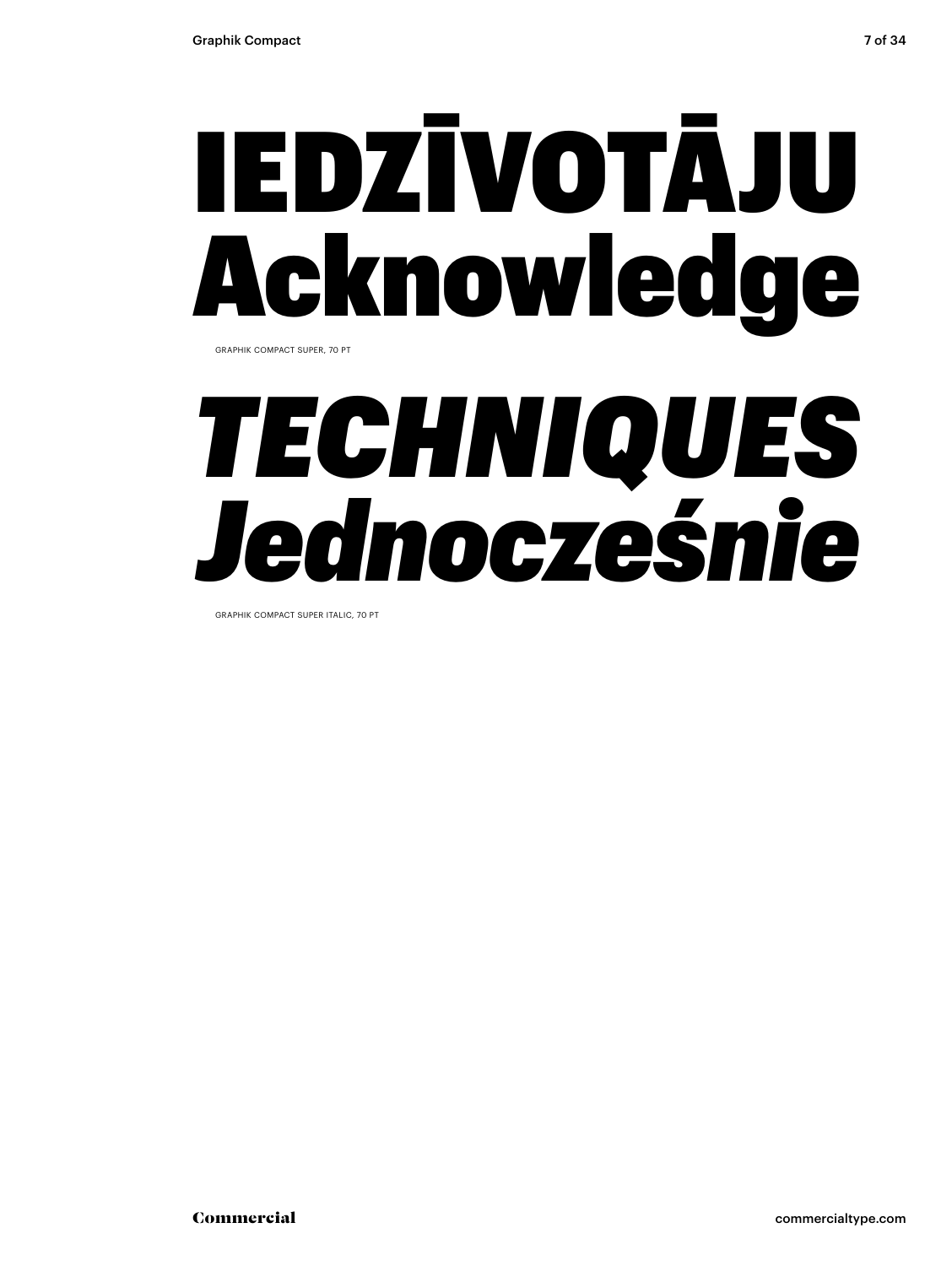Sharp spike in 700-year floods MODERN FAÇADE TYPOLOGY *Statistically expected to occur*

GRAPHIK COMPACT THIN, THIN ITALIC, 40 PT [ALTERNATE a]

Összesen 1,72 millió előfizetés FI OSVETOVO PRESLÁVENÉ *Voting systems manufacturer*

GRAPHIK COMPACT EXTRALIGHT, EXTRALIGHT ITALIC, 40 PT

15 Lionized Documentarians IL CINQUE CIRCOSCRIZIONI *Singular flavor & personality*

GRAPHIK COMPACT LIGHT, LIGHT ITALIC, 40 PT

### Specii de plante vasculare DATING TO OCTOBER 1681 *Den varmaste månaden är*

GRAPHIK COMPACT REGULAR, REGULAR ITALIC, 40 PT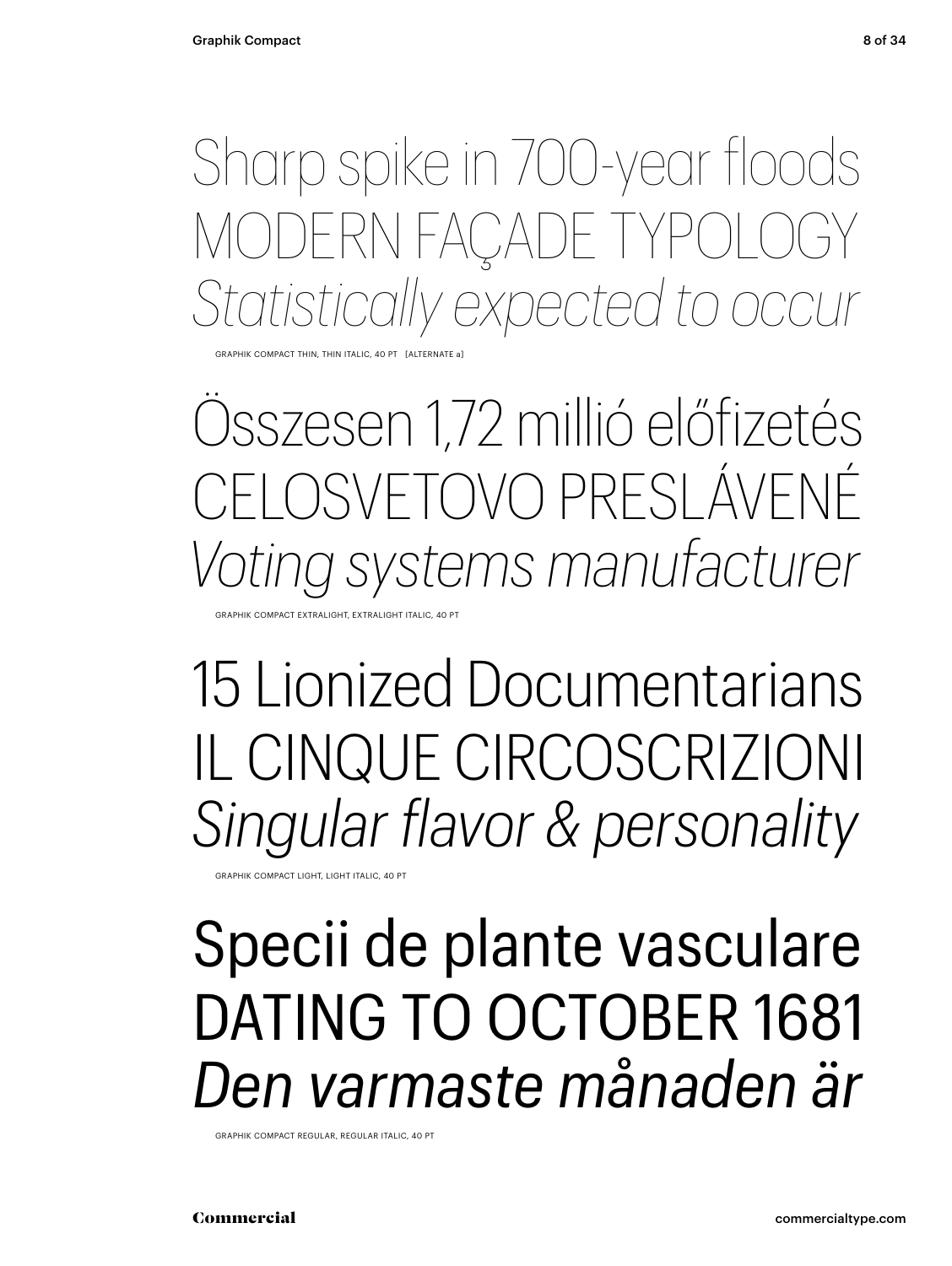### Laiu taimestik on liigirikas FEHLENDEN KENNTNISSE *Officiellement candidates*

GRAPHIK COMPACT MEDIUM, MEDIUM ITALIC, 40 PT

### **Task of reshaping the city HONGKONGØYA UTGJØR** *Confirmed in a statement*

GRAPHIK COMPACT SEMIBOLD, SEMIBOLD ITALIC, 40 PT [ALTERNATE t]

### **Modern Homes in Madrid LAS SAGAS ISLANDESAS** *Tajā bija ap 70 iedzīvotāji*

GRAPHIK COMPACT BOLD, BOLD ITALIC, 40 PT

### Nearly 760 visitors a day MINIMALIST INTERIORS *48,7 millions d'habitants*

GRAPHIK COMPACT BLACK, BLACK ITALIC, 40 PT [PROPORTIONAL OLDSTYLE FIGURES]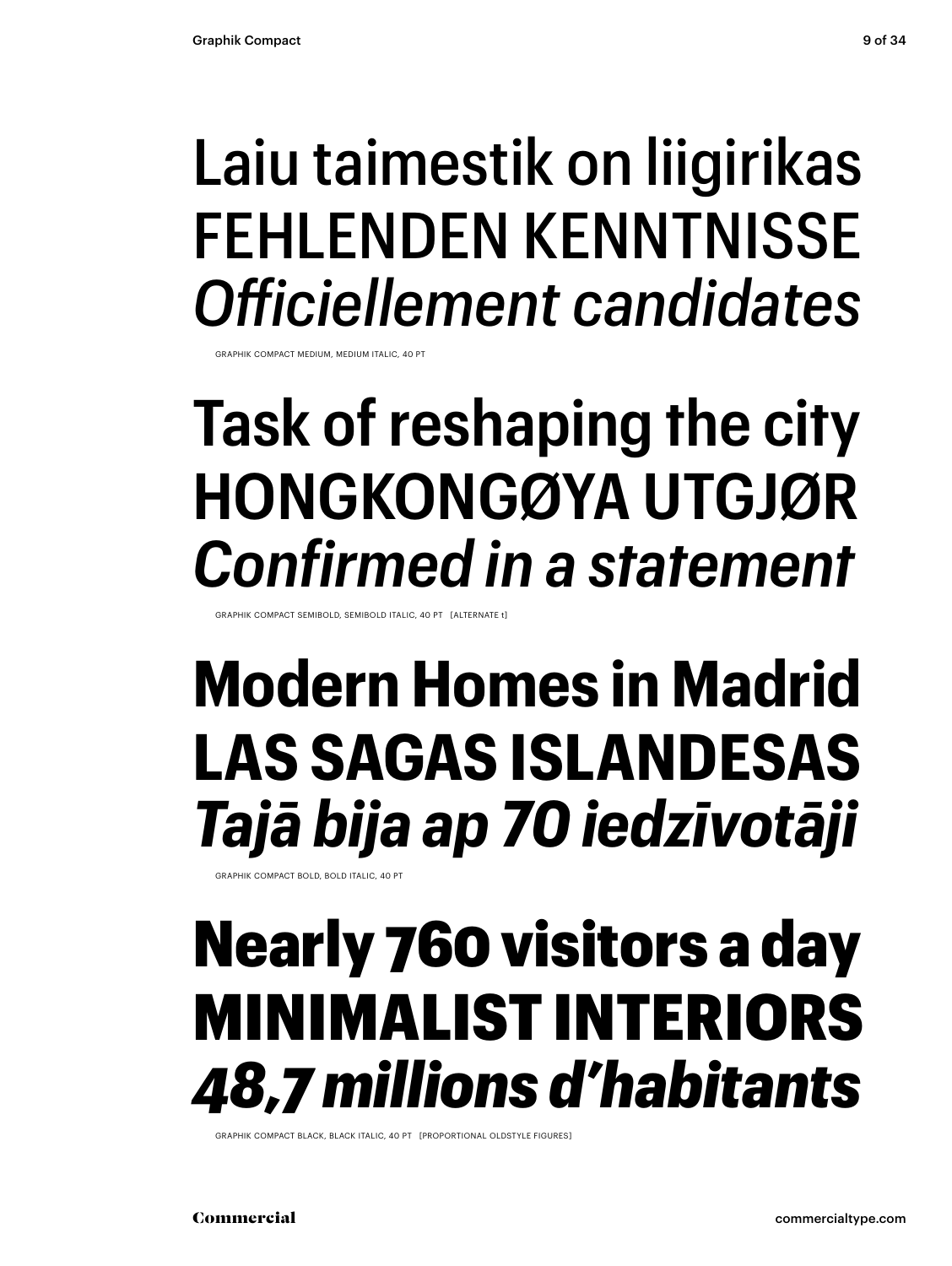### Een aantal monumenten CAME TO PROMINENCE *Nach 1851 fanden in fast*

GRAPHIK COMPACT SUPER, SUPER ITALIC, 40 PT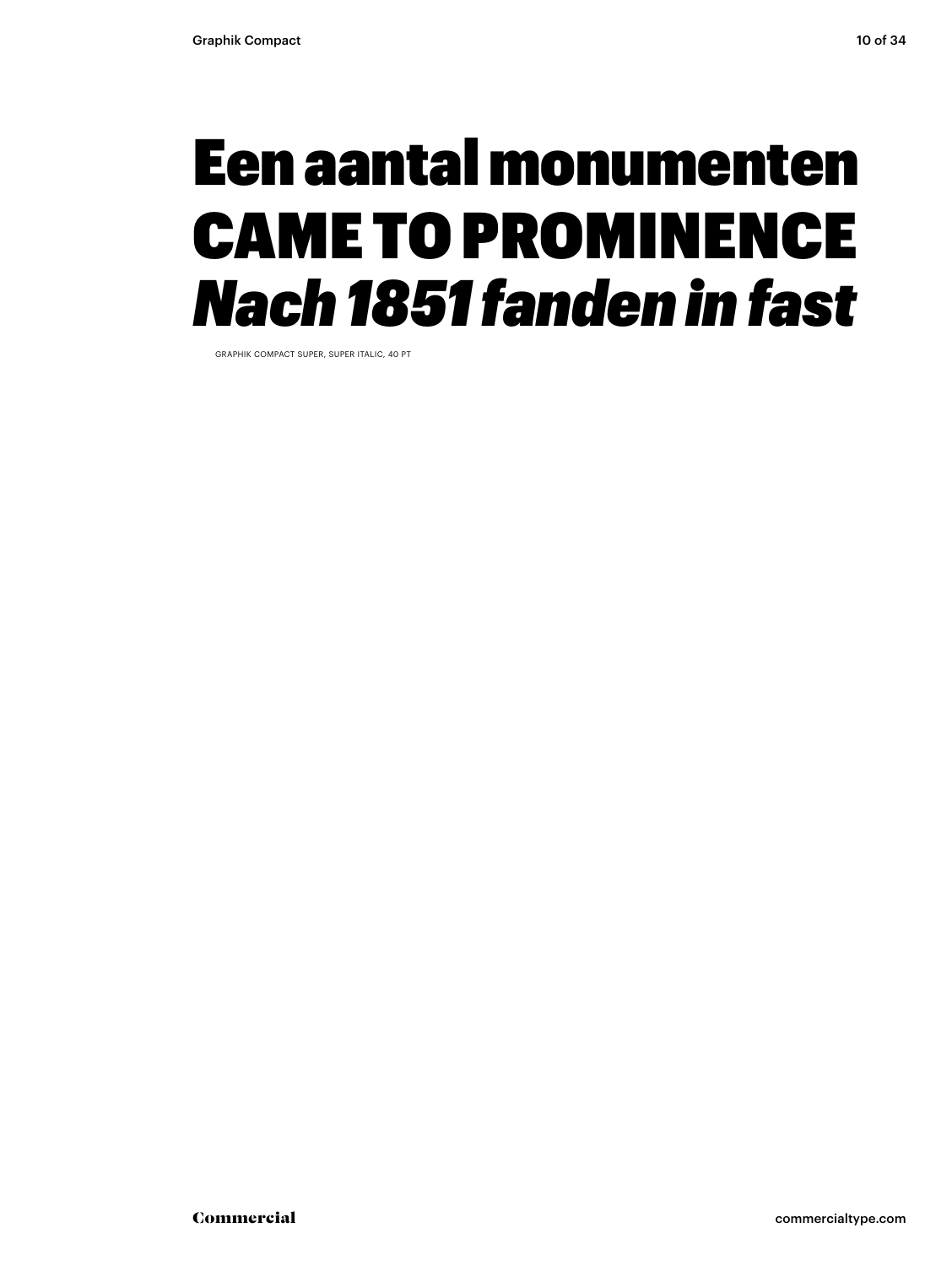GRAPHIK COMPACT THIN, THIN ITALIC, 25 PT

Many times these shoals cause extreme rapids BOUGHT EQUITIES BASED SOLELY ON CREDIT *Panorami urbani più impressionanti del mondo* GRAPHIK COMPACT EXTRALIGHT, EXTRALIGHT ITALIC, 25 PT

*Unparalleled opportunity for the tourism industry*

Negara-negara dan wilayah yang berbatasan DIE ABSTAMMUNG DER DYNASTIE WIRD AUF *Takšni zalivi so lahko dolgi več 170 kilometrov*

GRAPHIK COMPACT LIGHT, LIGHT ITA

Istočni dio otoka pretežito je planinski kraj TUAIRIM IS 175,000 SOLASBHLIAIN Ó LÁR *A major tourist attraction that offers views*

GRAPHIK COMPACT REGULAR, REGULAR ITALIC, 25 PT

### The start of an archaeological expedition WIRELESS COMMUNICATIONS SERVICES *Des caractéristiques d'une ville mondiale*

GRAPHIK COMPACT MEDIUM, MEDIUM ITALIC, 25 PT [ALTERNATE a t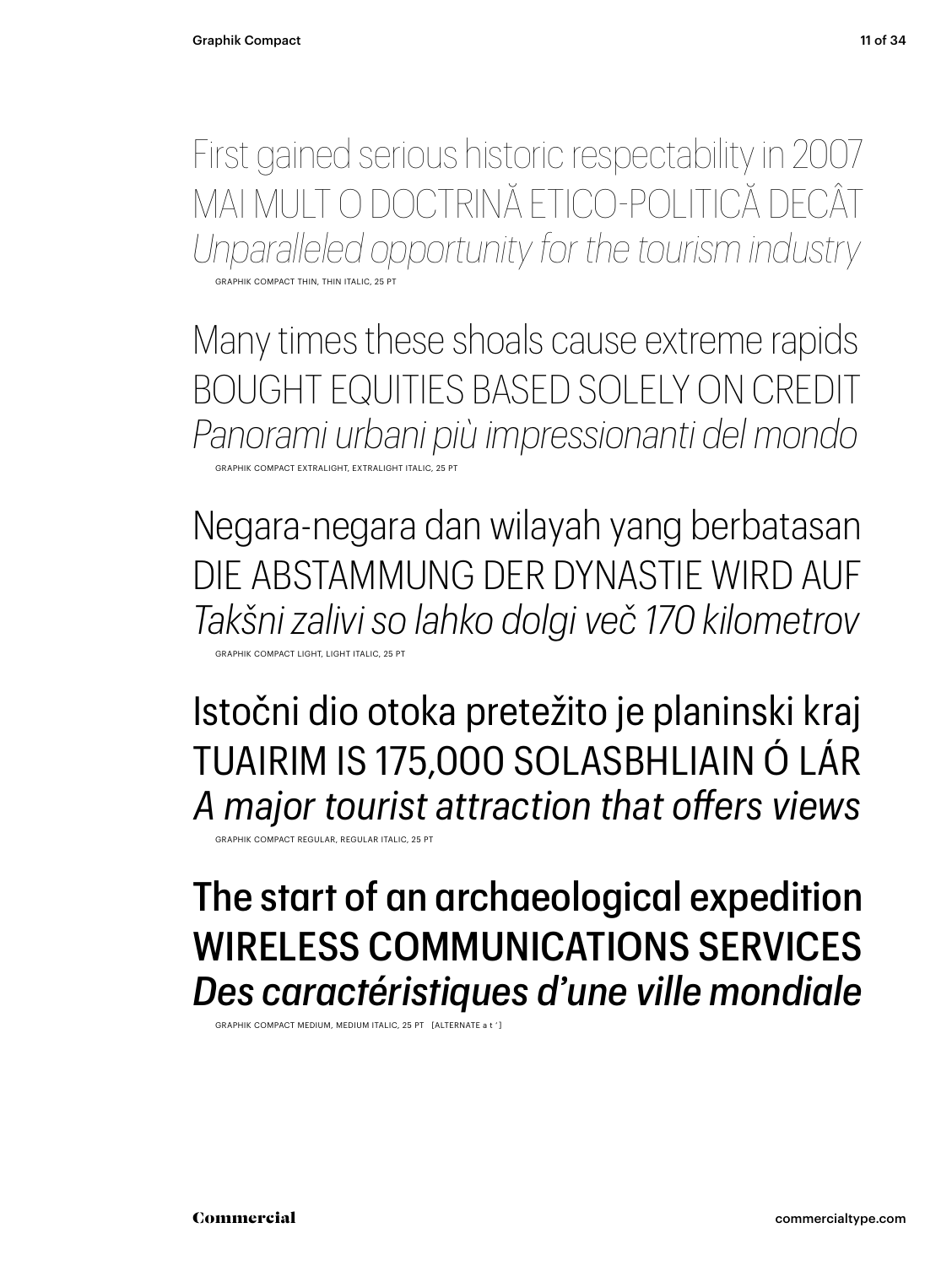### **Styles generally rooted in the Gilded Age THEIR WORK RECEIVED MUCH SUPPORT** *Bylo založeno čínskou říšskou správou na*

GRAPHIK COMPACT SEMIBOLD, SEMIBOLD ITALIC, 25 PT

### **Algunos de esos caudillos reclamaron el VIRTUALLY INDESTRUCTIBLE BUILDING** *Serious concerns as to whether that was*

GRAPHIK COMPACT BOLD, BOLD ITALIC, 25 PT

### Le top 10 des universités dans le monde ESTIMATED TO BE AT LEAST \$1,711,000 *In 1684 veroverden de Zwaardbroeders*

GRAPHIK COMPACT BLACK, BLACK ITALIC, 25 PT [PROPORTIONAL OLDSTYLE FIGURES]

### Expoziţia are loc într-un cartier special NAJVIŠI VRH VISOK JE 45,94 METARA *Mūsdienās alabastru joprojām izmanto*

GRAPHIK COMPACT SUPER, SUPER ITALIC, 25 PT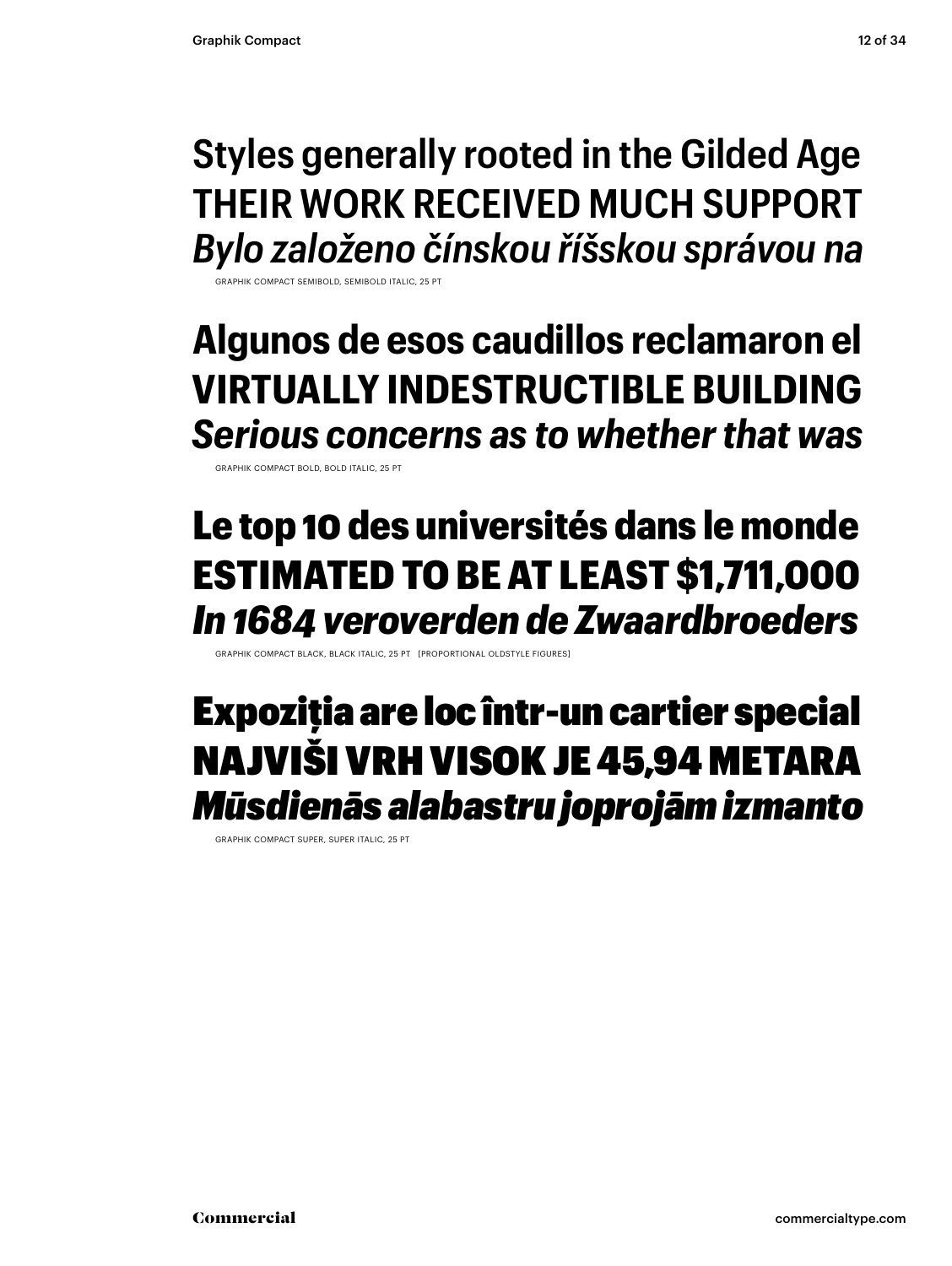15 PROTOTYPICAL AVATARS OF DARING & ENDURING EXCLUSIVITY Even though Toyotomi Hideyoshi unified Japan and consolidated an *MANAPOROFO FA TENA OLONA TOKOA IRENY VAZIMBA IRENY DIA Ito ay sistemang pampolitika na nagbigay ng kapangyarihan sa mga* GRAPHIK COMPACT THIN, THIN ITALIC, 18 PT

ELS CARRERS S'ESTRENYIEN A MESURA QUE LA CIUTAT CREIXIA Theobald entrusted him with several important missions to Rome *OLD WORLD CAPITAL COMBINED WITH NEW WORLD AMBITION Natomiast północna część wyspy, która graniczy z Zatoką Wiktorii* GRAPHIK COMPACT EXTRALIGHT, EXTRALIGHT ITALIC, 18 PT

THE FIFTH TOWER OF OSAKA CASTLE IS SITUATED ON A PLOT Plus récemment des bâtiments dédiés à l'accueil des touristes *THE LARGE MUNICIPAL MERGERS IN UNITED STATES HISTORY In colder climates sometimes the stockade received a coating* GRAPHIK COMPACT LIGHT, LIGHT ITALIC, 18 PT

APÓS A ABDICAÇÃO, A RAINHA BEATRIZ, NOS TERMOS DA Madagaskar oma 591 730 km2 on suuruselt maailma 21. riik *A SIGN OF THE INTENSE NATIONAL INTEREST IN THE RACE Il-ħsibijiet ta' Konfuċju ġew żviluppati f'sistema ta' filosofija*

GRAPHIK COMPACT REGULAR, REGULAR ITALIC, 18 PT [ALTERNATE , ' ]

WIENER KONGRESS 1815 GOUF DAT VIREGT HERZOGTUM Surveys proclaim the candidates in a statistical deadlock *BRUTALIST BUILDINGS ROUTINELY FOUND IN THE AREAS The Wren family estate was at The Old Court House in the*

GRAPHIK COMPACT MEDIUM, MEDIUM ITALIC, 18 PT [ALTERNATE a t]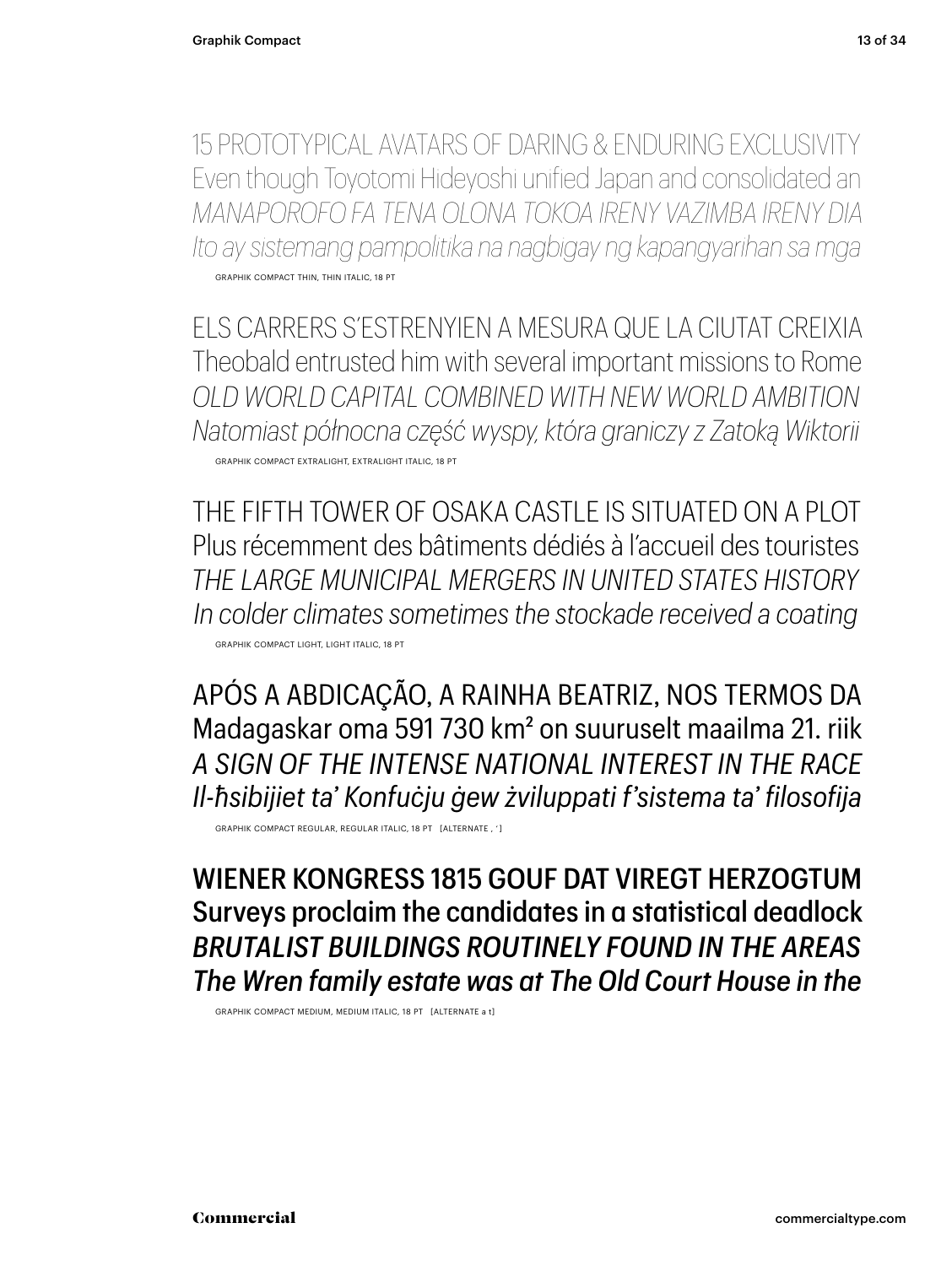**TWO OF THE SMALLEST SOVEREIGN STATES OF EUROPE Koloni Nordik di Greenland ada selama hampir 100 tahun** *XANGAI GANHOU UM IMPORTANTE IMPULSO CULTURAL Tensions within the regions at the time were running high*

GRAPHIK COMPACT SEMIBOLD, SEMIBOLD ITALIC, 18 PT

**HET VOLKSLIED WERD IN 1920 GECOMPONEERD DOOR Das politische und verwaltungsmäßige Handeln genutzt** *THE COMBINATION OF NORTHWESTERN TRADE WINDS Pipina so na zboru Frankov leta 750 izvolili za kralja in ga*

GRAPHIK COMPACT BOLD, BOLD ITALIC, 18 PT

LAS MÁS FUERTES ENTRE ESTAS CIUDADES-ESTADOS Blandt de mest bemærkelsesværdige eksempler på bio *A SENSE OF PROPRIETY IN PUBLIC OFFICE AND TRUST Tioté's fame quickly spread throughout the community*

GRAPHIK COMPACT BLACK, BLACK ITALIC, 18 PT

ROKU 1971, V ROCE SVÉ PLNOLETOSTI, ZÍSKAL TITUL Changing relations within all governmental ministries *L'INDUSTRIE AÉRONAUTIQUE Y PREND SON ESSOR À Piekrastes tuksneši veidojās vietās kur aukstā okeāna*

GRAPHIK COMPACT SUPER, SUPER ITALIC, 18 PT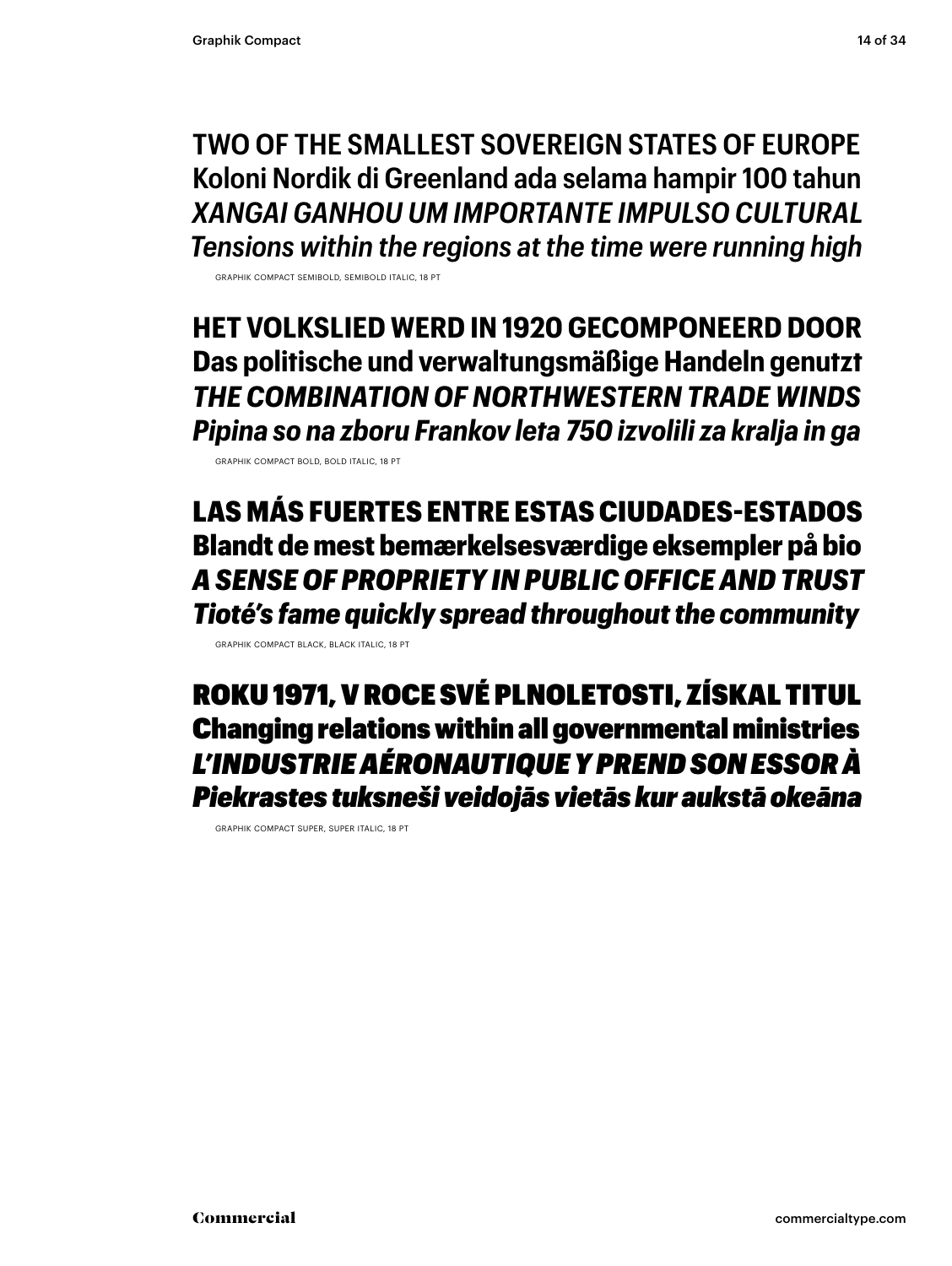Hideyoşi'nin ölümünden sonra Fuşimi Kalesi'nde hakimiyeti eline aldı, 1600'da Sekigahara THE LARGEST AND MOST INFLUENTIAL URBAN SETTLEMENT OF THE MISSISSIPPIANS *Le parc est situé à une altitude comprise entre 100 et 1 128 m dans une région de monts* GRAPHIK COMPACT THIN, THIN ITALIC, 14 PT

Denna process kan ske tack vare att peroxylradikaler reagerar ca 15 000 gånger mer DOBÂNDIND O MARE FAIMĂ CA ÎNVĂȚAT ȘI DASCĂL, CONFUCIUS ORGANIZEAZĂ O *From around 150, an Anglo-Saxon settlement known as Lundenwic developed in the* GRAPHIK COMPACT EXTRALIGHT, EXTRALIGHT ITALIC, 14 PT

Stabilized against the implied freedom of unobstructed free-flowing open space FURNITURNYA DIKENAL KARENA TINGKAT KEAHLIAN YANG TINGGI, CAMPURAN *The term of "minimalist" usually refers to anything that's sparse or stripped down* GRAPHIK COMPACT LIGHT, LIGHT ITALIC, 14 PT

Sections of the red brick walls have circular holes cut from them to visually TOWARDS THE COURTYARDS THEY EVEN BOASTED METAL-FRAMED GLASS *Félix blev født den 26. marts 1975 på Betzdorf Slot i det østlige Luxembourg* GRAPHIK COMPACT REGULAR, REGULAR ITALIC, 14 PT [ALTERNATE a t]

Fascinated by observation, mechanical works, and drawing, interests that NAKON TOGA ON JE STIGAO DO ZEMLJE KOJA JE BILA RAVNA I ŠUMOVITA *Seit 1921 steht die 7 – 8 m hohe Steilküste von Kesselaid unter Naturschutz*

GRAPHIK COMPACT MEDIUM, MEDIUM ITALIC, 14 PT

**El edificio fue sometido a una expansión y renovaciones en 2007, cuando AN AMAZING VERTICALITY JUXTAPOSED WITH MARVELOUS LIGHTNESS** *May lupaing hangganan ang Estonya sa kanyang mga kapuwang bansang* GRAPHIK COMPACT SEMIBOLD, SEMIBOLD ITALIC, 14 PT

**The terms were first used in Croatian in the early 19th century to portray EN 1957 FLAVIN EST EMPLOYÉ BRIÈVEMENT AU GUGGENHEIN MUSEUM** *Stabljika izrasta iz korijena kao razgranata ili jednostavna, svijetlozelena* GRAPHIK COMPACT BOLD, BOLD ITALIC, 14 PT

Roślinność na pustyniach jest uboga ale wiele roślin przystosowało się IN THE END THE PARTY STUNNED THE PUNDITS BY GAINING 41 SEATS *Kaivausten mukaan kummun huipulla oli aikoinaan puinen temppeli tai*

GRAPHIK COMPACT BLACK, BLACK ITALIC, 14 PT

The exceptional preservation of the vast fortifications and the old city EL 28 D'AGOST DEL 1932, SUBSCRIU AMB UN GRUP D'ARTISTES UNA *Samkvæmt því sem segir í Eiríks sögu rauða kvæntist Eiríkur Þjóðhildi*

GRAPHIK COMPACT SUPER, SUPER ITALIC, 14 PT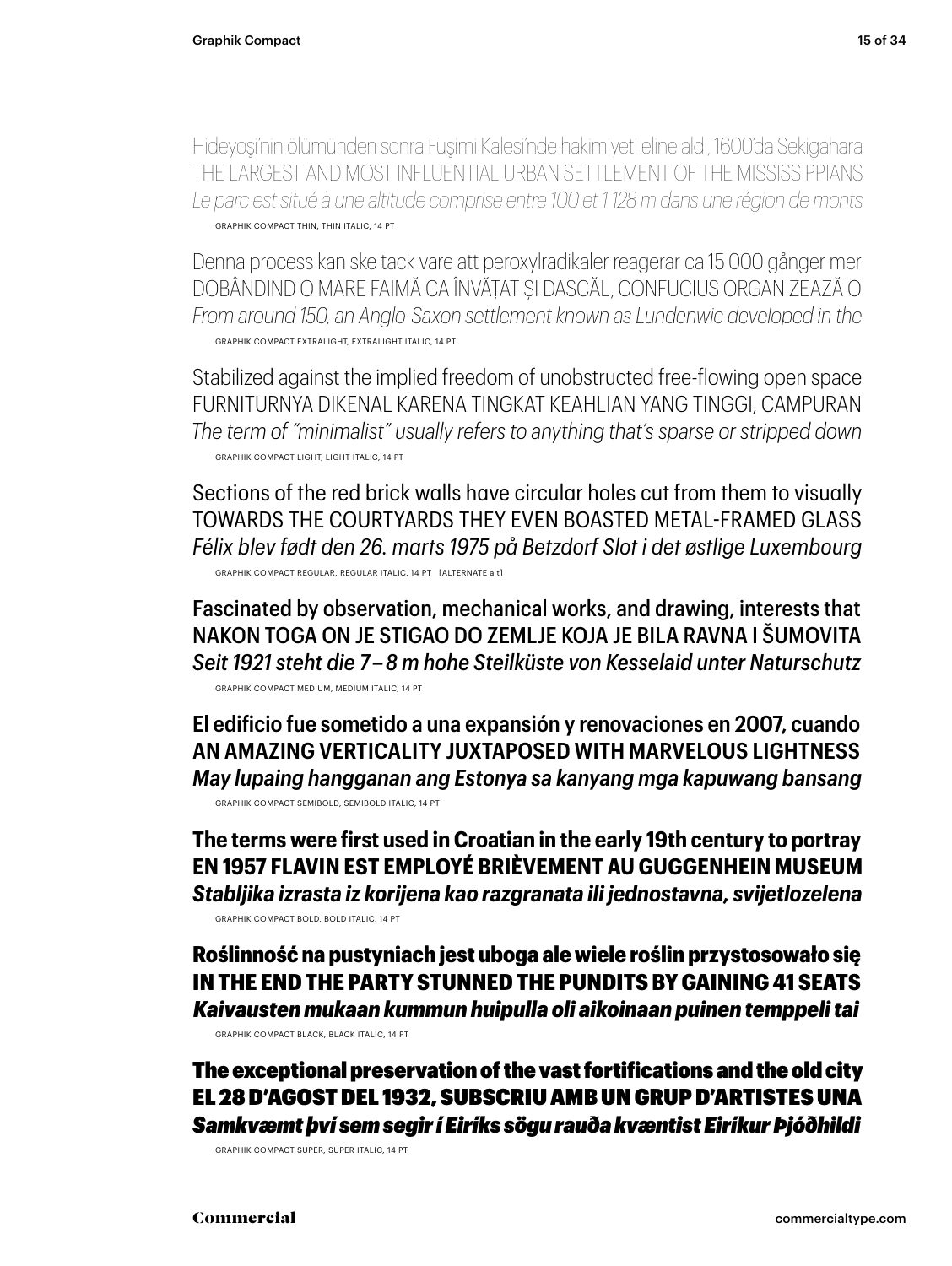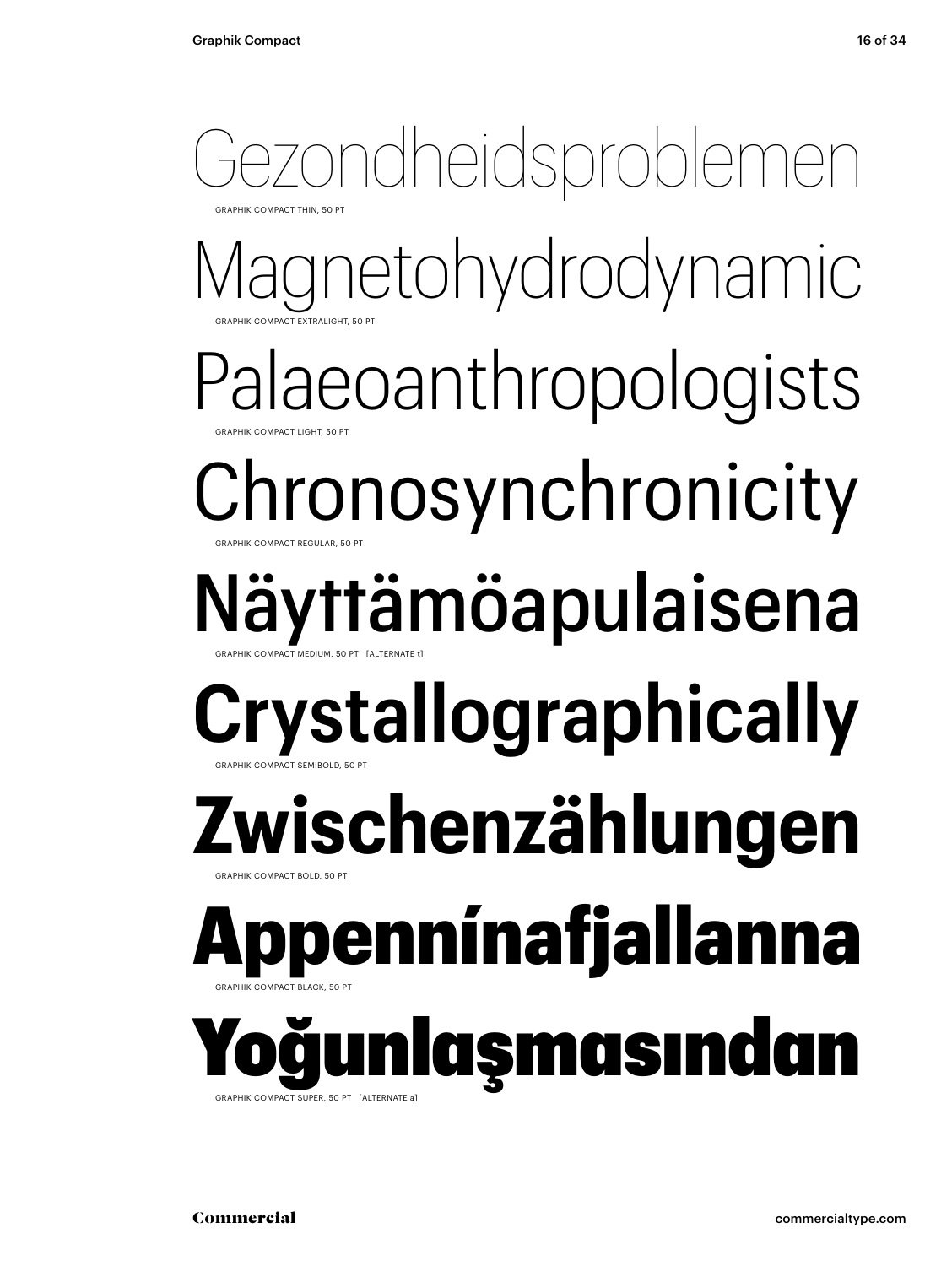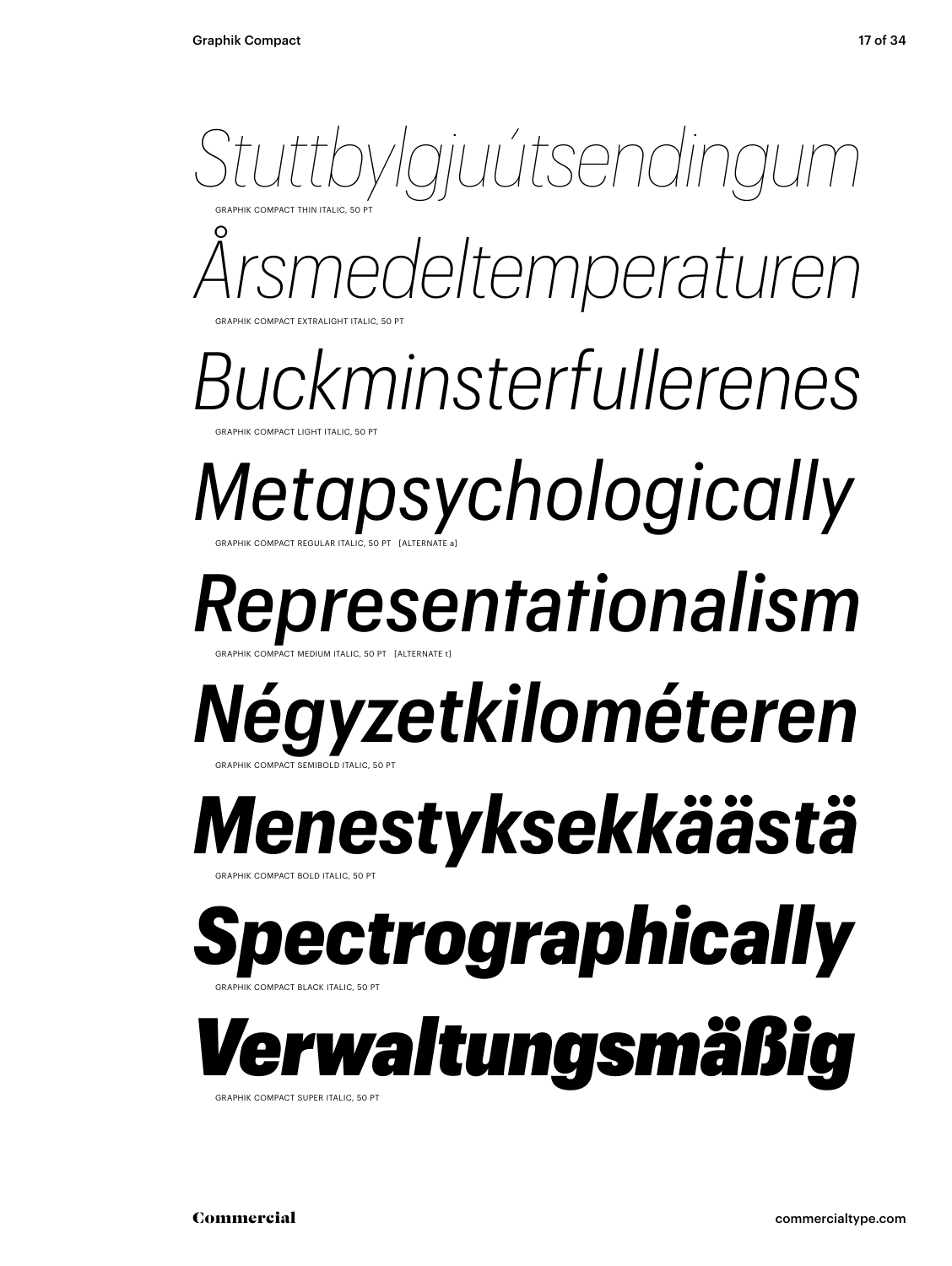LIGHT

MEDIUM

**PROPORTIONAL** 

LIGHT ITALIC

MEDIUM

GRAPHIK COMPACT LIGHT, LIGHT ITALIC, MEDIUM, 16/21 PT

LIGHT ALL CAPS LINING FIGURES PROPORTIONAL OLDSTYLE FIGURES THE SPANISH WAR, which began in 1739, and the French war which soon followed it occasioned further increase of the debt, which, on the 31st of December 1748, after it had been concluded by the Treaty of Aix-la-Chapelle, amounted to £78,293,313. The most profound peace of the seventeen years of continuance had taken no more than £8,328,354 from it. A war of less than nine years' continuance added £31,338,689 to it (Refer to James Postlethwaite's *History of the Public Revenue*). During the administration of Mr. Pelham, the interest of the public debt was reduced from 4% to 3%; or at least measures were taken for reducing it, from four to three per cent; the sinking fund was increased, and some part of the public debt was paid off. In 1755, before the breaking out of the late war, the funded debt of Great Britain amounted to £72,289,673. On the 5th of January 1763, at the conclusion of the peace, the funded debt amounted to £122,603,336. The unfunded debt has been stated at £13,927,589. But the expense occasioned by the war did not end with the conclusion of the peace, so that though, on the 5th of January 1764, the funded debt was increased (partly by a new loan, and partly by funding a part of the unfunded debt) to £129,586,782, there still remained (according to the very well informed author of *Considerations on the Trade and Finances of Great Britain*) an unfunded debt which was brought to account in that and the following year of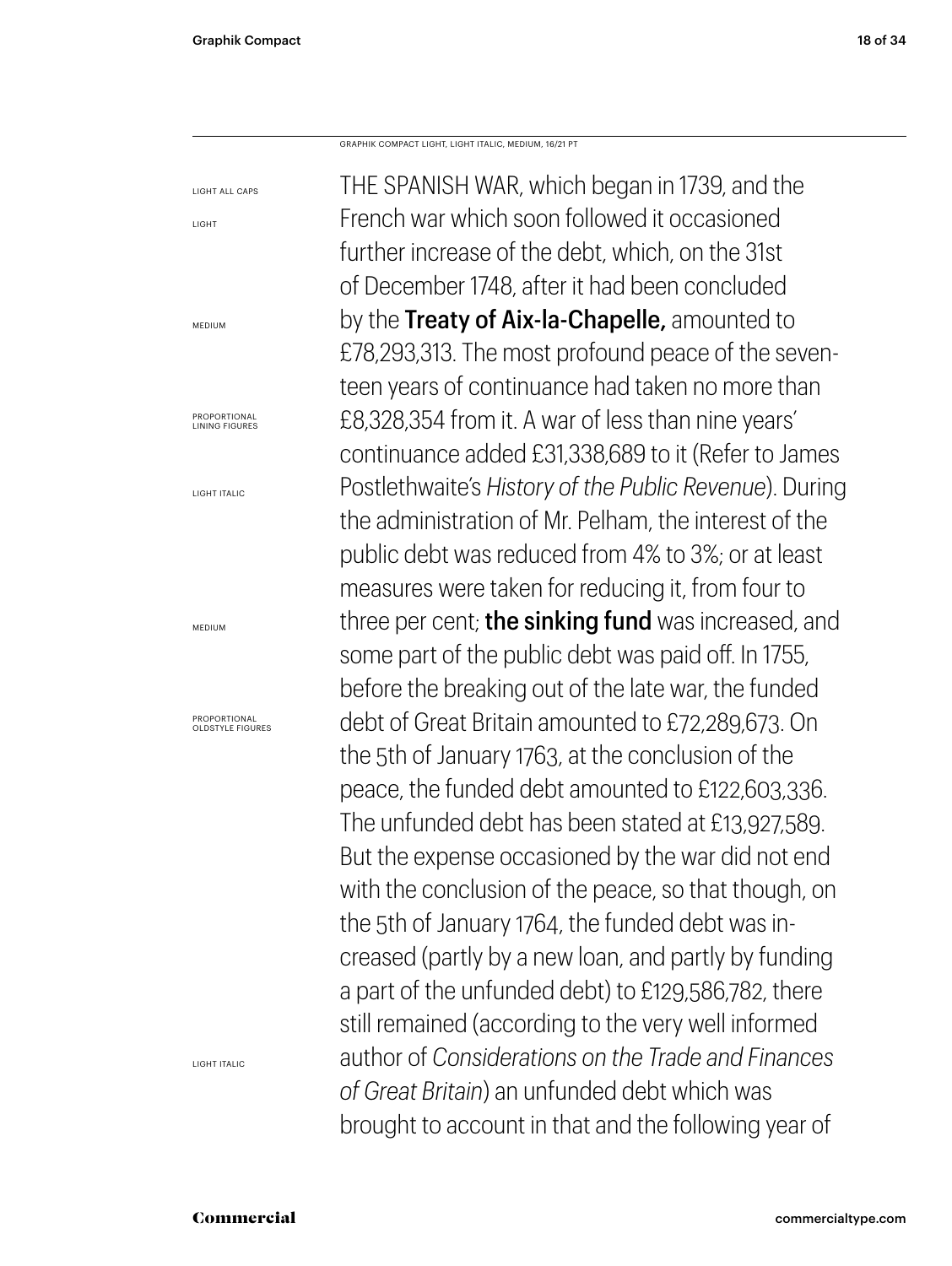REGULAR ALL CAPS

REGULAR

SEMIBOLD

GRAPHIK COMPACT REGULAR, REGULAR ITALIC, SEMIBOLD, 16/21 PT

THE SPANISH WAR, which began in 1739, and the French war which soon followed it occasioned further increase of the debt, which, on the 31st of December 1748, after it had been concluded by the **Treaty of Aix-la-Chapelle,** amounted to £78,293,313. The most profound peace of the seventeen years of continuance had taken no more than £8,328,354 from it. A war of less than nine years' continuance added £31,338,689 to it (Refer to James Postlethwaite's *History of the Public Revenue*). During the administration of Mr. Pelham, the interest of the public debt was reduced from 4% to 3%; or at least measures were taken for reducing it, from four to three per cent; **the sinking fund** was increased, and some part of the public debt was paid off. In 1755, before the breaking out of the late war, the funded debt of Great Britain amounted to £72,289,673. On the 5th of January 1763, at the conclusion of the peace, the funded debt amounted to £122,603,336. The unfunded debt has been stated at £13,927,589. But the expense occasioned by the war did not end with the conclusion of the peace, so that though, on the 5th of January 1764, the funded debt was increased (partly by a new loan, and partly by funding a part of the unfunded debt) to £129,586,782, there still remained (according to the very well informed author of *Considerations on the Trade and Finances of Great Britain*) an unfunded debt which was brought to account in that and the

LINING FIGURES

**PROPORTIONAL** 

REGULAR ITALIC

SEMIROLD

PROPORTIONAL OLDSTYLE FIGURES

REGULAR ITALIC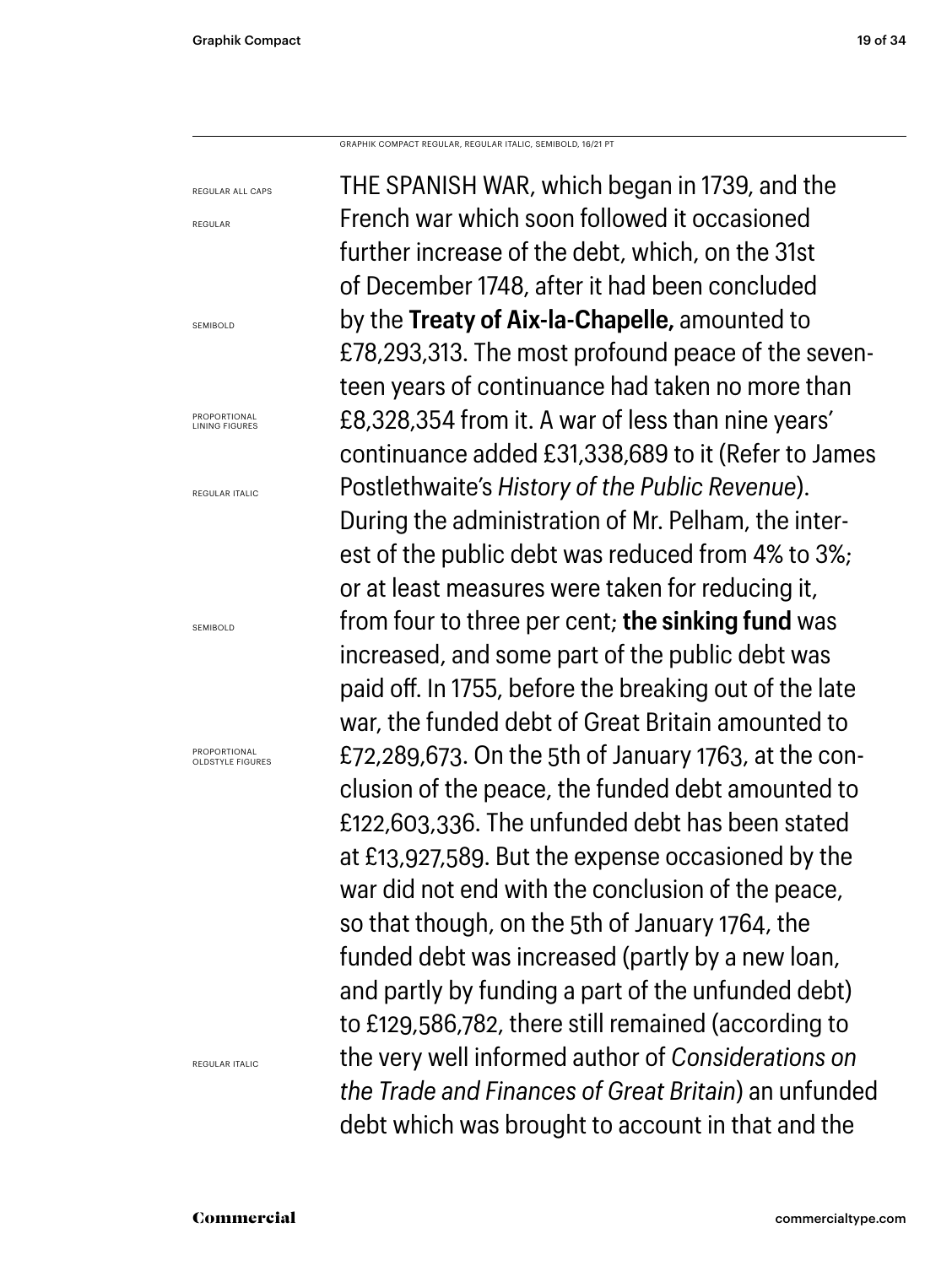GRAPHIK COMPACT MEDIUM, MEDIUM ITALIC, BOLD, 16/21 PT

MEDIUM ALL CAPS MEDIUM

BOLD

**PROPORTIONAL** LINING FIGURES

MEDIUM ITALIC

BOLD

PROPORTIONAL OLDSTYLE FIGURES

MEDIUM ITALIC

THE SPANISH WAR, which began in 1739, and the French war which soon followed it occasioned further increase of the debt, which, on the 31st of December 1748, after it had been concluded by the **Treaty of Aix-la-Chapelle,** amounted to £78,293,313. The most profound peace of the seventeen years of continuance had taken no more than £8,328,354 from it. A war of less than nine years' continuance added £31,338,689 to it (Refer to James Postlethwaite's *History of the Public Revenue*). During the administration of Mr. Pelham, the interest of the public debt was reduced from 4% to 3%; or at least measures were taken for reducing it, from four to three per cent; **the sinking fund** was increased, and some part of the public debt was paid off. In 1755, before the breaking out of the late war, the funded debt of Great Britain amounted to £72,289,673. On the 5th of January 1763, at the conclusion of the peace, the funded debt amounted to £122,603,336. The unfunded debt has been stated at £13,927,589. But the expense occasioned by the war did not end with the conclusion of the peace, so that though, on the 5th of January 1764, the funded debt was increased (partly by a new loan, and partly by funding a part of the unfunded debt) to £129,586,782, there still remained (according to the very well informed author of *Considerations on the Trade and Finances of Great Britain*) an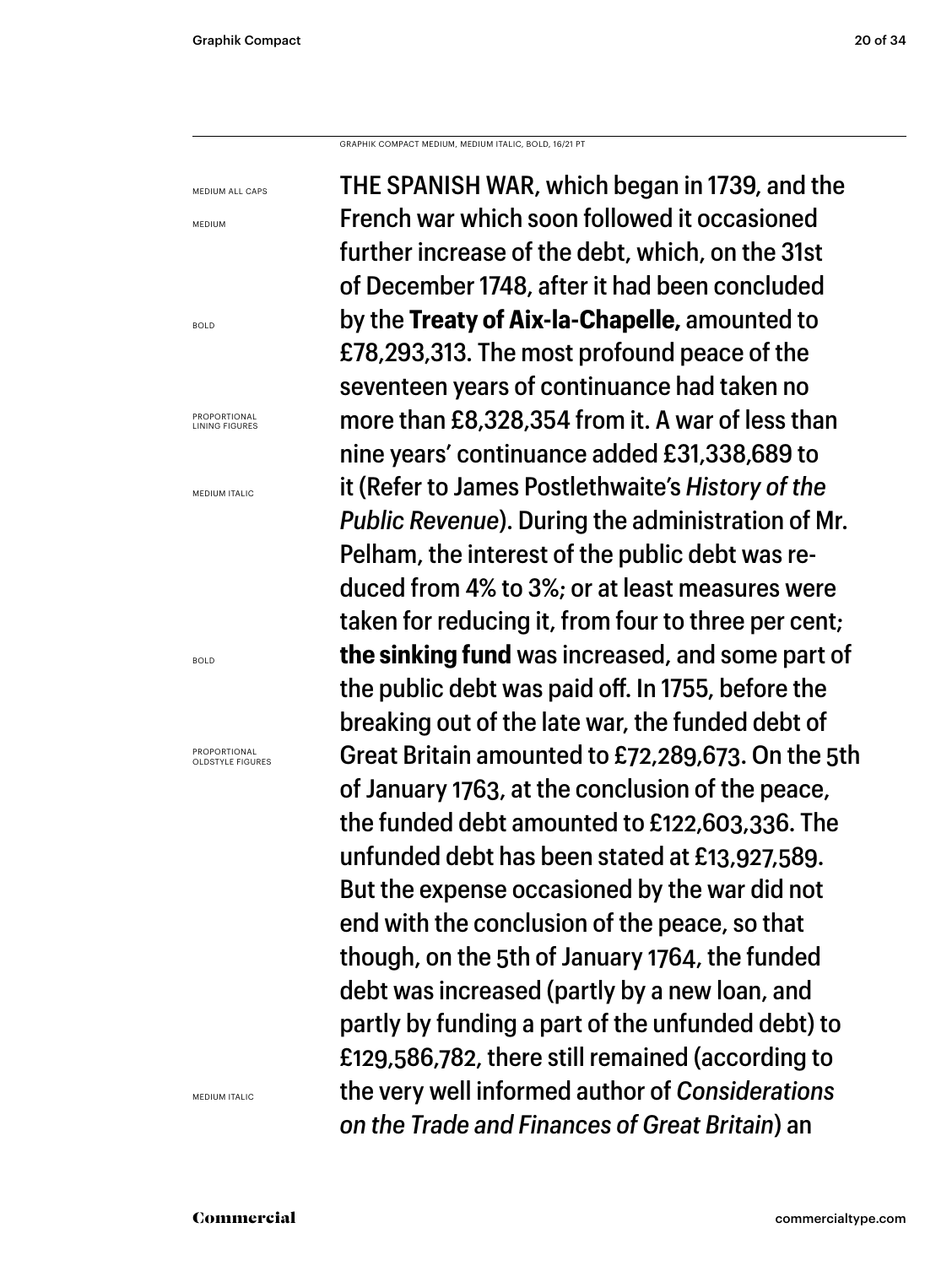GRAPHIK COMPACT REGULAR, REGULAR ITALIC, SEMIBOLD, 10/13 PT GRAPHIK COMPACT MEDIUM, MEDIUM ITALIC, BOLD, 10/13 PT

Every introduction to the problems of aesthetics begins by acknowledging the existence and claims of two methods of attack—the *general, philosophical, deductive*, which starts from a complete metaphysics and installs beauty in its place among the other great concepts; and the *empirical*, or *inductive*, which seeks to disengage a general principle of beauty from the objects of aesthetic experience and the facts of aesthetic enjoyment: an example of Fechner's "aesthetics from above & from below."

### **Methodologies of Aesthetics**

The first was the method of aesthetics par excellence. It was indeed only through the desire of an eighteenth-century philosopher, Baumgarten, to round out his "architectonic" of metaphysics that the science received its name, as designating the theory of knowledge in the form of feeling, parallel to that of "clear," logical thought. Kant, Schelling, and Hegel, again, made use of the concept of *the Beautiful* as a kind of keystone or cornice for their respective philosophical edifices. Aesthetics, then, came into being as the philosophy of the Beautiful, and it may be asked why this philosophical aesthetics does not suffice; why beauty should need for its understanding also an aesthetics "von unten." The answer is not that no system of philosophy is universally accepted, but that *the general aesthetic theories* have not, as yet at least, succeeded in answering the plain questions of "the plain man" in regard to concrete beauty. Kant, indeed, frankly denied that the explanation of concrete beauty, or "Doctrine of Taste," as he called it, was possible, while the various definers of beauty as "the union of the Real and the Ideal" "the expression of the Ideal to Sense," have done no more than he. No one of *these* aesthetic systems, in spite of volumes of so-called application of their principles to works of art, has been able to furnish a criterion of beauty. The criticism of the generations is summed up in the mild remark of Fechner, in his "Vorschule der Aesthetik," to the effect that the philosophical path leaves one in conceptions that, by reason of their generality, *do not well fit* the particular cases. And so it was that empirical aesthetics arose, which does not seek to answer those plain questions as to the

Every introduction to the problems of aesthetics begins by acknowledging the existence and claims of two methods of attack—the *general, philosophical, deductive*, which starts from a complete metaphysics and installs beauty in its place among the other great concepts; and the *empirical*, or *inductive*, which seeks to disengage a general principle of beauty from the objects of aesthetic experience and the facts of aesthetic enjoyment: an example of Fechner's "aesthetics from above & from below."

### **Methodologies of Aesthetics**

The first was the method of aesthetics par excellence. It was indeed only through the desire of an eighteenth-century philosopher, Baumgarten, to round out his "architectonic" of metaphysics that the science received its name, as designating the theory of knowledge in the form of feeling, parallel to that of "clear," logical thought. Kant, Schelling, and Hegel, again, made use of the concept of *the Beautiful* as a kind of keystone or cornice for their respective philosophical edifices. Aesthetics, then, came into being as the philosophy of the Beautiful, and it may be asked why this philosophical aesthetics does not suffice; why beauty should need for its understanding also an aesthetics "von unten." The answer is not that no system of philosophy is universally accepted, but that *the general aesthetic theories* have not, as yet at least, succeeded in answering the plain questions of "the plain man" in regard to concrete beauty. Kant, indeed, frankly denied that the explanation of concrete beauty, or "Doctrine of Taste," as he called it, was possible, while the various definers of beauty as "the union of the Real and the Ideal" "the expression of the Ideal to Sense," have done no more than he. No one of *these* aesthetic systems, in spite of volumes of so-called application of their principles to works of art, has been able to furnish a criterion of beauty. The criticism of the generations is summed up in the mild remark of Fechner, in his "Vorschule der Aesthetik," to the effect that the philosophical path leaves one in conceptions that, by reason of their generality, *do not well fit* the particular cases. And so it was that empirical aesthetics arose, which does not seek to answer those plain questions as to the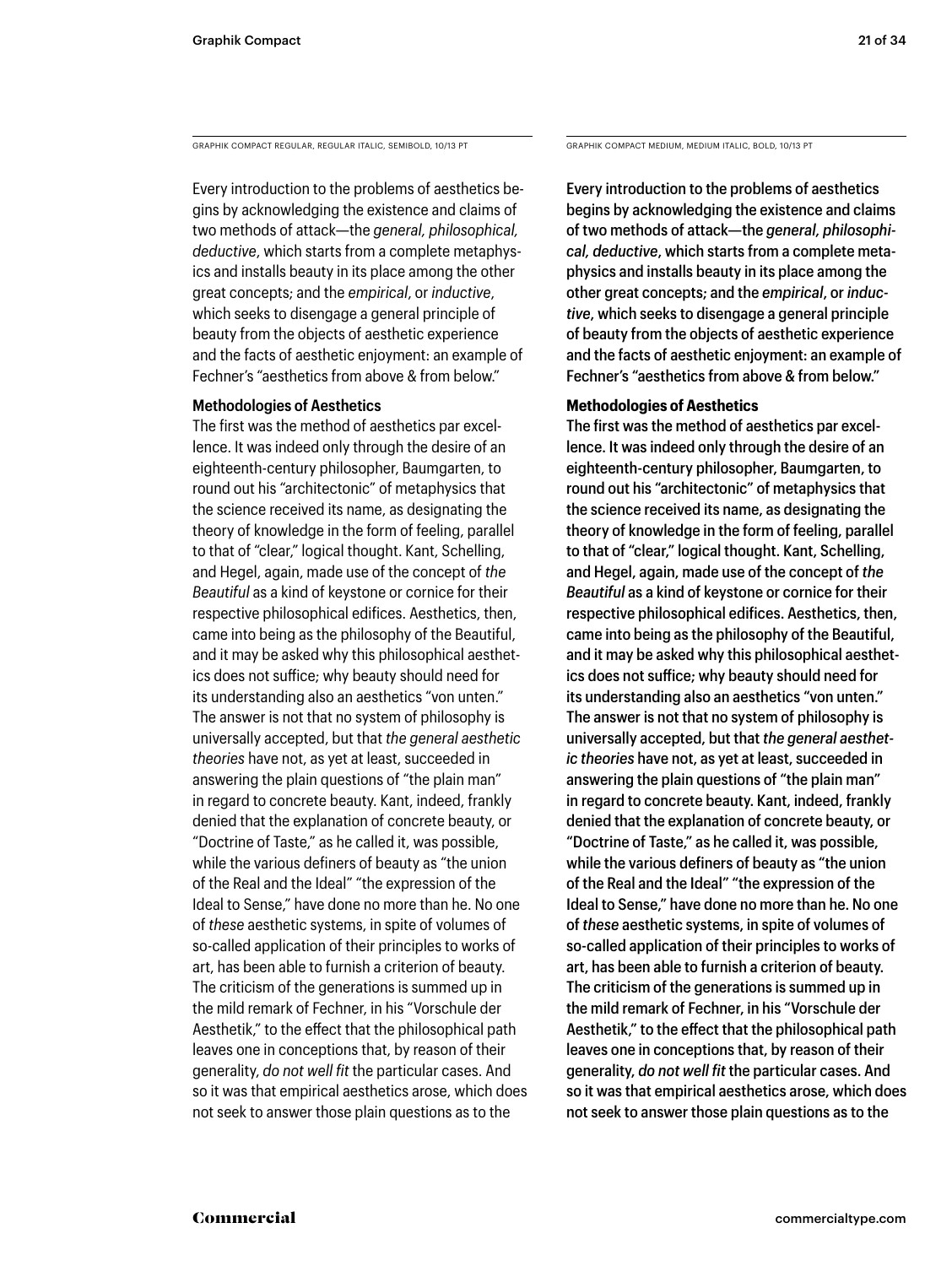GRAPHIK COMPACT SEMIBOLD, SEMIBOLD ITALIC, 10/13 PT GRAPHIK COMPACT BOLD, BOLD ITALIC, 10/13 PT

**Every introduction to the problems of aesthetics begins by acknowledging the existence and claims of two methods of attack—the** *general, philosophical, deductive***, which starts from a complete metaphysics and installs beauty in its place among the other great concepts; and the** *empirical***, or** *inductive***, which seeks to disengage a general principle of beauty from the objects of aesthetic experience and the facts of aesthetic enjoyment: an example of Fechner's "aesthetics from above & from below."** 

### *Methodologies of Aesthetics*

**The first was the method of aesthetics par excellence. It was indeed only through the desire of an eighteenth-century philosopher, Baumgarten, to round out his "architectonic" of metaphysics that the science received its name, as designating the theory of knowledge in the form of feeling, parallel to that of "clear," logical thought. Kant, Schelling, and Hegel, again, made use of the concept of** *the Beautiful* **as a kind of keystone or cornice for their respective philosophical edifices. Aesthetics, then, came into being as the philosophy of the Beautiful, and it may be asked why this philosophical aesthetics does not suffice; why beauty should need for its understanding also an aesthetics "von unten." The answer is not that no system of philosophy is universally accepted, but that** *the general aesthetic theories* **have not, as yet at least, succeeded in answering the plain questions of "the plain man" in regard to concrete beauty. Kant, indeed, frankly denied that the explanation of concrete beauty, or "Doctrine of Taste," as he called it, was possible, while the various definers of beauty as "the union of the Real and the Ideal" "the expression of the Ideal to Sense," have done no more than he. No one of** *these* **aesthetic systems, in spite of volumes of so-called application of their principles to works of art, has been able to furnish a criterion of beauty. The criticism of the generations is summed up in the mild remark of Fechner, in his "Vorschule der Aesthetik," to the effect that the philosophical path leaves one in conceptions that, by reason of their generality,** *do not well fit* **the particular cases. And so it was that empirical aesthetics arose, which does not seek to answer those plain questions as** 

**Every introduction to the problems of aesthetics begins by acknowledging the existence and claims of two methods of attack—the** *general, philosophical, deductive***, which starts from a complete metaphysics and installs beauty in its place among the other great concepts; and the** *empirical***, or** *inductive***, which seeks to disengage a general principle of beauty from the objects of aesthetic experience and the facts of aesthetic enjoyment: an example of Fechner's "aesthetics from above & from below."** 

### *Methodologies of Aesthetics*

**The first was the method of aesthetics par excellence. It was indeed only through the desire of an eighteenth-century philosopher, Baumgarten, to round out his "architectonic" of metaphysics that the science received its name, as designating the theory of knowledge in the form of feeling, parallel to that of "clear," logical thought. Kant, Schelling, and Hegel, again, made use of the concept of** *the Beautiful* **as a kind of keystone or cornice for their** 

GRAPHIK BLACK, BLACK ITALIC, 10/13 PT

Every introduction to the problems of aesthetics begins by acknowledging the existence and claims of two methods of attack—the *general, philosophical, deductive*, which starts from a complete metaphysics and installs beauty in its place among the other great concepts; and the *empirical*, or *inductive*, which seeks to disengage a general principle of beauty from the objects of aesthetic experience and the facts of aesthetic enjoyment: an example of Fechner's "aesthetics from above & from below."

### *Methodologies of Aesthetics*

The first was the method of aesthetics par excellence. It was indeed only through the desire of an eighteenth-century philosopher, Baumgarten, to round out his "architectonic" of metaphysics that the science received its name, as designating the theory of knowledge in the form of feeling, parallel to that of "clear," logical thought. Kant, Schelling, and Hegel, again, made use of the concept of *the Beautiful* as a kind of keystone or cornice for their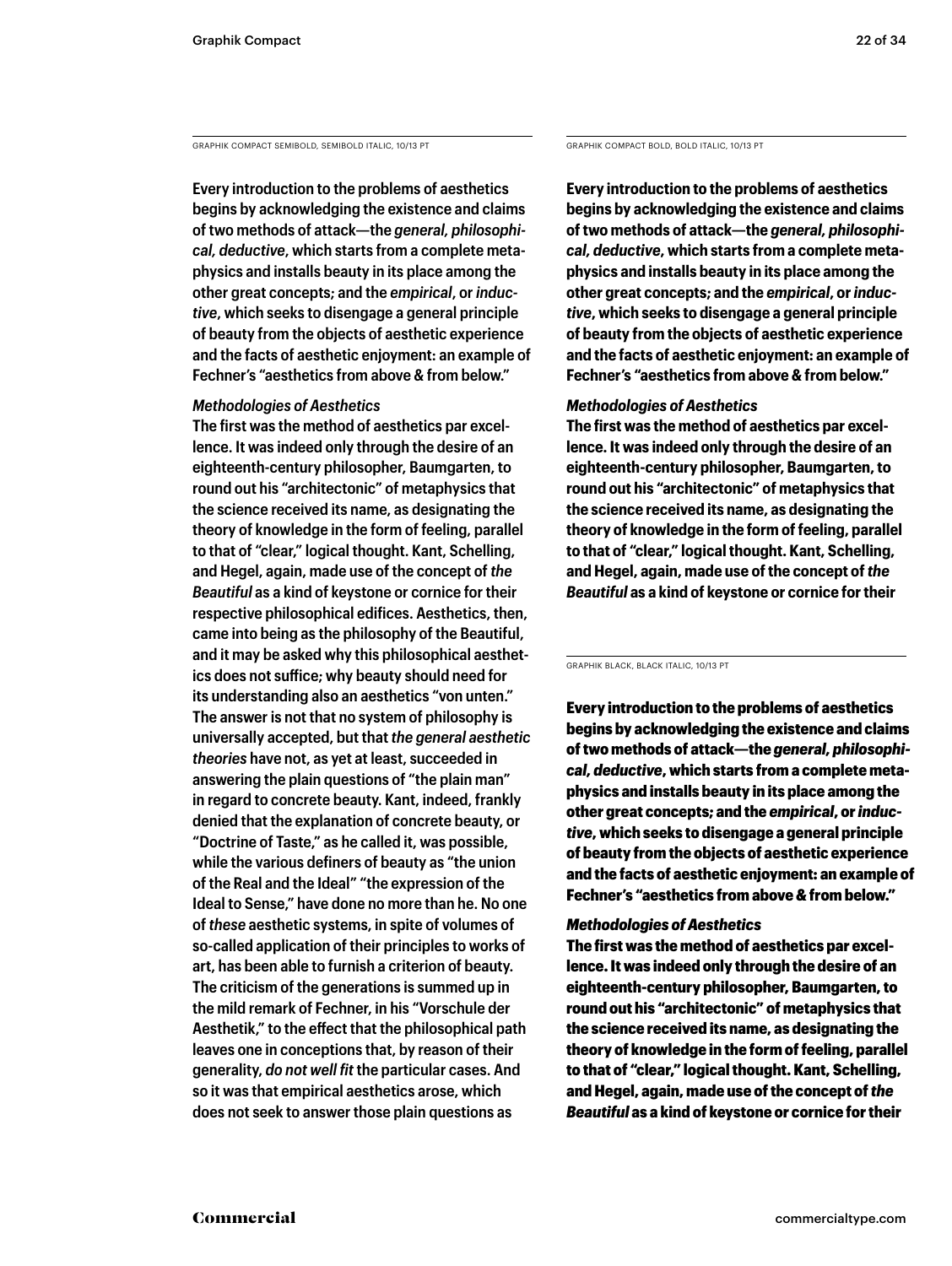GRAPHIK COMPACT REGULAR, REGULAR ITALIC, SEMIBOLD, 9/12 PT GRAPHIK COMPACT MEDIUM, MEDIUM ITALIC, BOLD, 9/12 PT

Every introduction to the problems of aesthetics begins by acknowledging the existence and claims of two methods of attack—the *general, philosophical, deductive*, which starts from a complete metaphysics and installs beauty in its place among the other great concepts; and the *empirical*, or *inductive*, which seeks to disengage a general principle of beauty from the objects of aesthetic experience and the facts of aesthetic enjoyment: an example of Fechner's "aesthetics from above & from below."

### **Methodologies of Aesthetics**

The first was the method of aesthetics par excellence. It was indeed only through the desire of an eighteenthcentury philosopher, Baumgarten, to round out his "architectonic" of metaphysics that the science received its name, as designating the theory of knowledge in the form of feeling, parallel to that of "clear," logical thought. Kant, Schelling, and Hegel, again, made use of the concept of *the Beautiful* as a kind of keystone or cornice for their respective philosophical edifices. Aesthetics, then, came into being as the philosophy of the Beautiful, and it may be asked why this philosophical aesthetics does not suffice; why beauty should need for its understanding also an aesthetics "von unten."

### **The State of Criticism**

The answer is not that no system of philosophy is universally accepted, but that *the general aesthetic theories* have not, as yet at least, succeeded in answering the plain questions of "the plain man" in regard to concrete beauty. Kant, indeed, frankly denied that the explanation of concrete beauty, or "Doctrine of Taste," as he called it, was possible, while the various definers of beauty as "the union of the Real and the Ideal" "the expression of the Ideal to Sense," have done no more than he. No one of *these* aesthetic systems, in spite of volumes of so-called application of their principles to works of art, has been able to furnish a criterion of beauty. The criticism of the generations is summed up in the mild remark of Fechner, in his "Vorschule der Aesthetik," to the effect that the philosophical path leaves one in conceptions that, by reason of their generality, *do not well fit* the particular cases. And so it was that empirical aesthetics arose, which does not seek to answer those plain questions as to the enjoyment of concrete beauty down to its simplest forms, to which philosophical aesthetics had been inadequate. But it is clear that neither has empirical aesthetics said the last word concerning beauty. Criticism is still in

Every introduction to the problems of aesthetics begins by acknowledging the existence and claims of two methods of attack—the *general, philosophical, deductive*, which starts from a complete metaphysics and installs beauty in its place among the other great concepts; and the *empirical*, or *inductive*, which seeks to disengage a general principle of beauty from the objects of aesthetic experience and the facts of aesthetic enjoyment: an example of Fechner's "aesthetics from above & from below."

### **Methodologies of Aesthetics**

The first was the method of aesthetics par excellence. It was indeed only through the desire of an eighteenthcentury philosopher, Baumgarten, to round out his "architectonic" of metaphysics that the science received its name, as designating the theory of knowledge in the form of feeling, parallel to that of "clear," logical thought. Kant, Schelling, and Hegel, again, made use of the concept of *the Beautiful* as a kind of keystone or cornice for their respective philosophical edifices. Aesthetics, then, came into being as the philosophy of the Beautiful, and it may be asked why this philosophical aesthetics does not suffice; why beauty should need for its understanding also an aesthetics "von unten."

### **The State of Criticism**

The answer is not that no system of philosophy is universally accepted, but that *the general aesthetic theories* have not, as yet at least, succeeded in answering the plain questions of "the plain man" in regard to concrete beauty. Kant, indeed, frankly denied that the explanation of concrete beauty, or "Doctrine of Taste," as he called it, was possible, while the various definers of beauty as "the union of the Real and the Ideal" "the expression of the Ideal to Sense," have done no more than he. No one of *these* aesthetic systems, in spite of volumes of so-called application of their principles to works of art, has been able to furnish a criterion of beauty. The criticism of the generations is summed up in the mild remark of Fechner, in his "Vorschule der Aesthetik," to the effect that the philosophical path leaves one in conceptions that, by reason of their generality, *do not well fit* the particular cases. And so it was that empirical aesthetics arose, which does not seek to answer those plain questions as to the enjoyment of concrete beauty down to its simplest forms, to which philosophical aesthetics had been inadequate. But it is clear that neither has empirical aesthetics said the last word concerning beauty. Criticism is still in a chaotic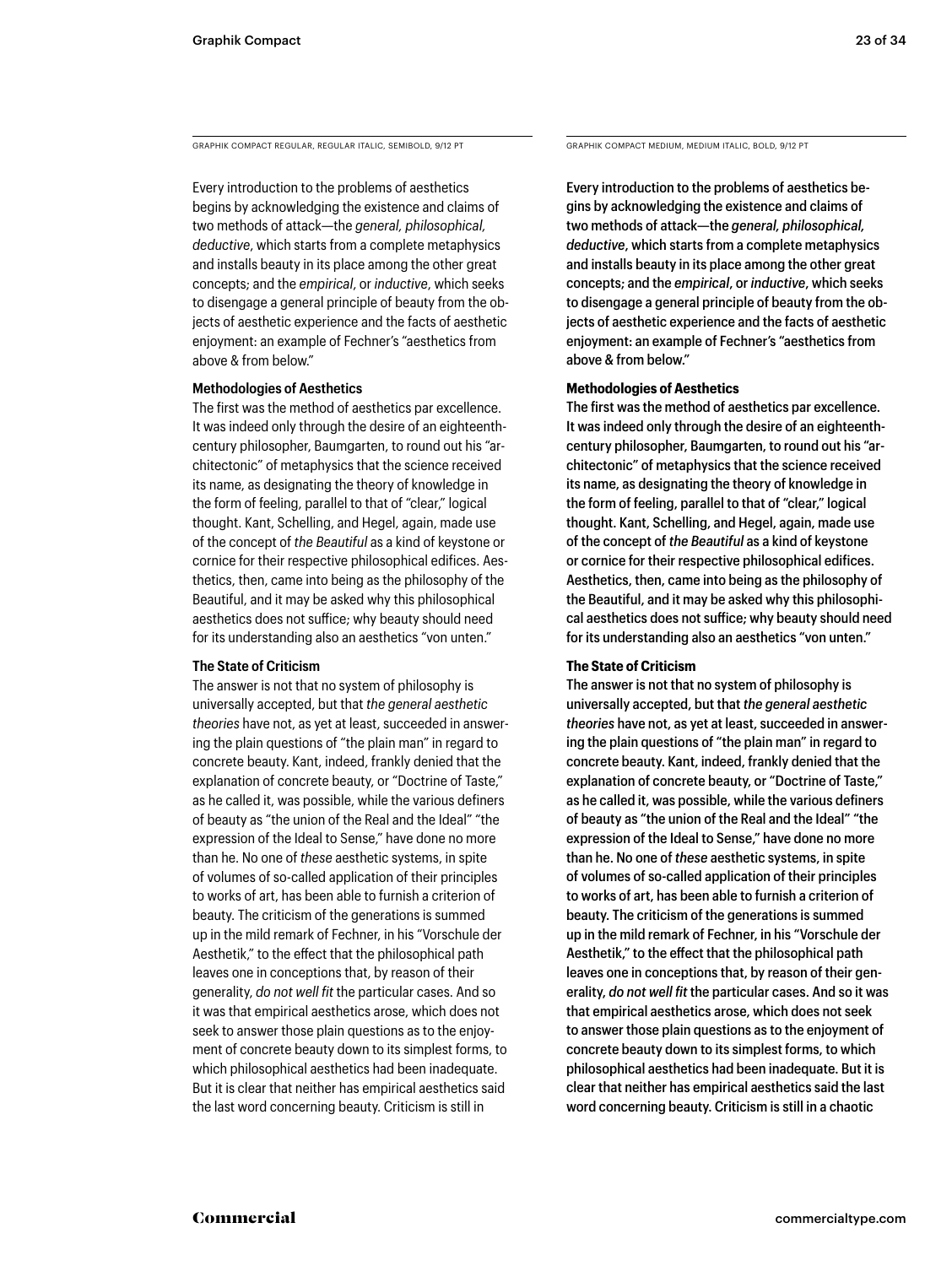GRAPHIK COMPACT REGULAR, REGULAR ITALIC, SEMIBOLD, 9/12 PT **END ALTERNATES** 

Every introduction to the problems of aesthetics begins by acknowledging the existence and claims of two methods of attack—the *general, philosophical, deductive*, which starts from a complete metaphysics and installs beauty in its place among the other great concepts; and the *empirical*, or *inductive*, which seeks to disengage a general principle of beauty from the objects of aesthetic experience and the facts of aesthetic enjoyment: an example of Fechner's "aesthetics from above & from below."

### **Methodologies of Aesthetics**

The first was the method of aesthetics par excellence. It was indeed only through the desire of an eighteenthcentury philosopher, Baumgarten, to round out his "architectonic" of metaphysics that the science received its name, as designating the theory of knowledge in the form of feeling, parallel to that of "clear," logical thought. Kant, Schelling, and Hegel, again, made use of the concept of *the Beautiful* as a kind of keystone or cornice for their respective philosophical edifices. Aesthetics, then, came into being as the philosophy of the Beautiful, and it may be asked why this philosophical aesthetics does not suffice; why beauty should need for its understanding also an aesthetics "von unten."

### **The State of Criticism**

The answer is not that no system of philosophy is universally accepted, but that *the general aesthetic theories* have not, as yet at least, succeeded in answering the plain questions of "the plain man" in regard to concrete beauty. Kant, indeed, frankly denied that the explanation of concrete beauty, or "Doctrine of Taste," as he called it, was possible, while the various definers of beauty as "the union of the Real and the Ideal" "the expression of the Ideal to Sense," have done no more than he. No one of *these* aesthetic systems, in spite of volumes of so-called application of their principles to works of art, has been able to furnish a criterion of beauty. The criticism of the generations is summed up in the mild remark of Fechner, in his "Vorschule der Aesthetik," to the effect that the philosophical path leaves one in conceptions that, by reason of their generality, *do not well fit* the particular cases. And so it was that empirical aesthetics arose, which does not seek to answer those plain questions as to the enjoyment of concrete beauty down to its simplest forms, to which philosophical aesthetics had been inadequate. But it is clear that neither has empirical aesthetics said the last word concerning beauty. Criticism is still in

GRAPHIK COMPACT REGULAR, REGULAR ITALIC, SEMIBOLD, 9/12 PT EXAMIN SOMMAST

Every introduction to the problems of aesthetics begins by acknowledging the existence and claims of two methods of attack—the *general, philosophical, deductive*, which starts from a complete metaphysics and installs beauty in its place among the other great concepts; and the *empirical*, or *inductive*, which seeks to disengage a general principle of beauty from the objects of aesthetic experience and the facts of aesthetic enjoyment: an example of Fechner's "aesthetics from above & from below."

### **Methodologies of Aesthetics**

The first was the method of aesthetics par excellence. It was indeed only through the desire of an eighteenthcentury philosopher, Baumgarten, to round out his "architectonic" of metaphysics that the science received its name, as designating the theory of knowledge in the form of feeling, parallel to that of "clear," logical thought. Kant, Schelling, and Hegel, again, made use of the concept of *the Beautiful* as a kind of keystone or cornice for their respective philosophical edifices. Aesthetics, then, came into being as the philosophy of the Beautiful, and it may be asked why this philosophical aesthetics does not suffice; why beauty should need for its understanding also an aesthetics "von unten."

### **The State of Criticism**

The answer is not that no system of philosophy is universally accepted, but that *the general aesthetic theories* have not, as yet at least, succeeded in answering the plain questions of "the plain man" in regard to concrete beauty. Kant, indeed, frankly denied that the explanation of concrete beauty, or "Doctrine of Taste," as he called it, was possible, while the various definers of beauty as "the union of the Real and the Ideal" "the expression of the Ideal to Sense," have done no more than he. No one of *these* aesthetic systems, in spite of volumes of so-called application of their principles to works of art, has been able to furnish a criterion of beauty. The criticism of the generations is summed up in the mild remark of Fechner, in his "Vorschule der Aesthetik," to the effect that the philosophical path leaves one in conceptions that, by reason of their generality, *do not well fit* the particular cases. And so it was that empirical aesthetics arose, which does not seek to answer those plain questions as to the enjoyment of concrete beauty down to its simplest forms, to which philosophical aesthetics had been inadequate. But it is clear that neither has empirical aesthetics said the last word concerning beauty. Criticism is still in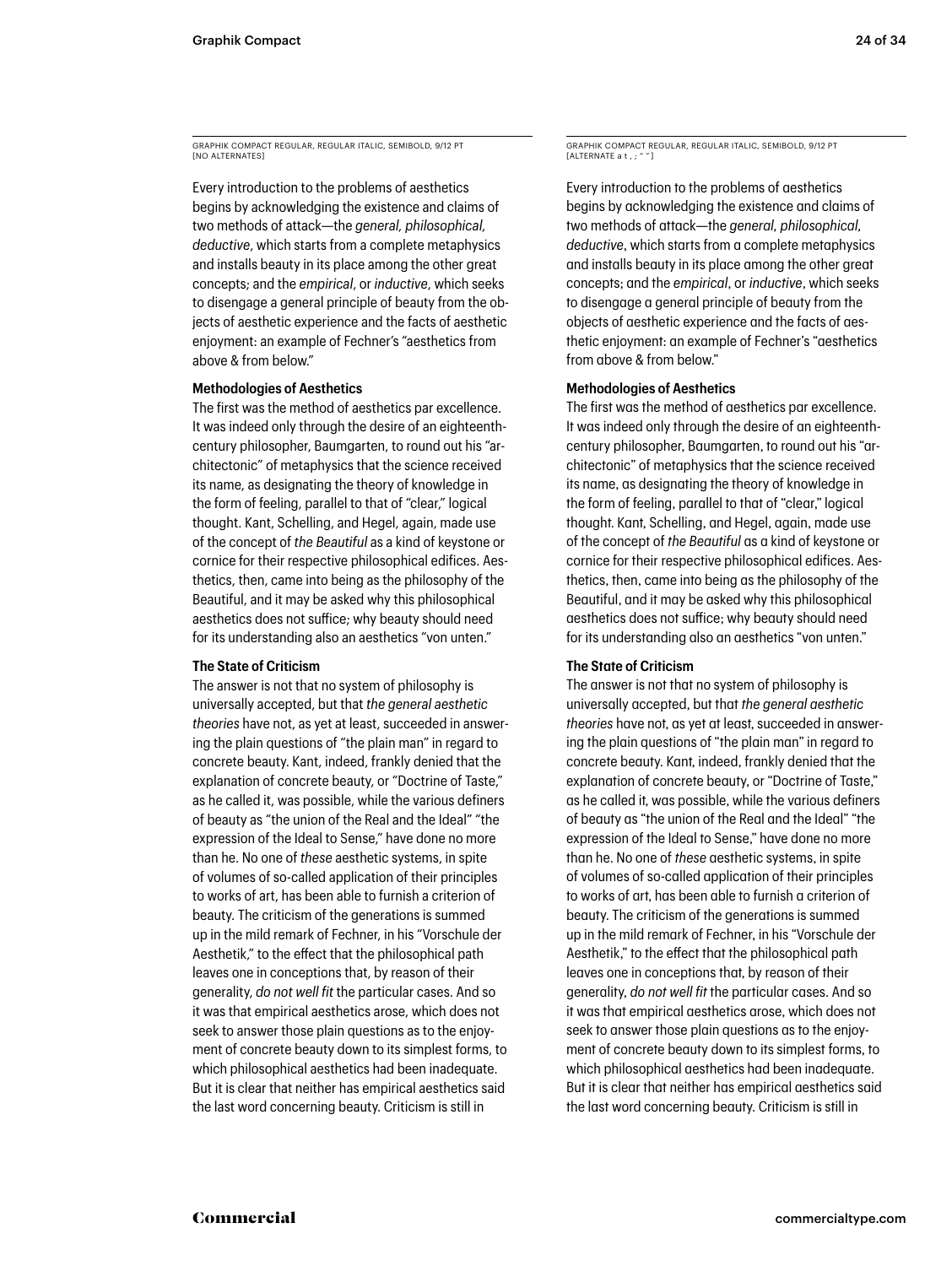GRAPHIK COMPACT REGULAR, REGULAR ITALIC, SEMIBOLD, 8/11 PT GRAPHIK COMPACT MEDIUM, MEDIUM ITALIC, BOLD, 8/11 PT

Every introduction to the problems of aesthetics begins by acknowledging the existence and claims of two methods of attack—the *general, philosophical, deductive*, which starts from a complete metaphysics and installs beauty in its place among the other great concepts; and the *empirical*, or *inductive*, which seeks to disengage a general principle of beauty from the objects of aesthetic experience and the facts of aesthetic enjoyment: an example of Fechner's "aesthetics from above & from below."

### **Methodologies of Aesthetics**

The first was the method of aesthetics par excellence. It was indeed only through the desire of an eighteenthcentury philosopher, Baumgarten, to round out his "architectonic" of metaphysics that the science received its name, as designating the theory of knowledge in the form of feeling, parallel to that of "clear," logical thought. Kant, Schelling, and Hegel, again, made use of the concept of *the Beautiful* as a kind of keystone or cornice for their respective philosophical edifices. Aesthetics, then, came into being as the philosophy of the Beautiful, and it may be asked why this philosophical aesthetics does not suffice; why beauty should need for its understanding also an aesthetics "von unten."

### **The State of Criticism**

The answer is not that no system of philosophy is universally accepted, but that *the general aesthetic theories*  have not, as yet at least, succeeded in answering the plain questions of "the plain man" in regard to concrete beauty. Kant, indeed, frankly denied that the explanation of concrete beauty, or "Doctrine of Taste," as he called it, was possible, while the various definers of beauty as "the union of the Real and the Ideal" "the expression of the Ideal to Sense," have done no more than he. No one of *these* aesthetic systems, in spite of volumes of so-called application of their principles to works of art, has been able to furnish a criterion of beauty. The criticism of the generations is summed up in the mild remark of Fechner, in his "Vorschule der Aesthetik," to the effect that the philosophical path leaves one in conceptions that, by reason of their generality, *do not well fit* the particular cases. And so it was that empirical aesthetics arose, which does not seek to answer those plain questions as to the enjoyment of concrete beauty down to its simplest forms, to which philosophical aesthetics had been inadequate. But it is clear that neither has empirical aesthetics said the last word concerning beauty. Criticism is still in a chaotic state that would be impossible if aesthetic theory were firmly grounded. This situation appears to me to be due to the inherent inadequacy and inconclusiveness of empirical aesthetics when it stands alone; the grounds of this inadequacy I shall seek to establish in the following. Granting that the aim of every aesthetics is to determine the Nature of Beauty, and to explain our feelings about it, we

Every introduction to the problems of aesthetics begins by acknowledging the existence and claims of two methods of attack—the *general, philosophical, deductive*, which starts from a complete metaphysics and installs beauty in its place among the other great concepts; and the *empirical*, or *inductive*, which seeks to disengage a general principle of beauty from the objects of aesthetic experience and the facts of aesthetic enjoyment: an example of Fechner's "aesthetics from above & from below."

### **Methodologies of Aesthetics**

The first was the method of aesthetics par excellence. It was indeed only through the desire of an eighteenth-century philosopher, Baumgarten, to round out his "architectonic" of metaphysics that the science received its name, as designating the theory of knowledge in the form of feeling, parallel to that of "clear," logical thought. Kant, Schelling, and Hegel, again, made use of the concept of *the Beautiful* as a kind of keystone or cornice for their respective philosophical edifices. Aesthetics, then, came into being as the philosophy of the Beautiful, and it may be asked why this philosophical aesthetics does not suffice; why beauty should need for its understanding also an aesthetics "von unten."

### **The State of Criticism**

The answer is not that no system of philosophy is universally accepted, but that *the general aesthetic theories*  have not, as yet at least, succeeded in answering the plain questions of "the plain man" in regard to concrete beauty. Kant, indeed, frankly denied that the explanation of concrete beauty, or "Doctrine of Taste," as he called it, was possible, while the various definers of beauty as "the union of the Real and the Ideal" "the expression of the Ideal to Sense," have done no more than he. No one of *these* aesthetic systems, in spite of volumes of so-called application of their principles to works of art, has been able to furnish a criterion of beauty. The criticism of the generations is summed up in the mild remark of Fechner, in his "Vorschule der Aesthetik," to the effect that the philosophical path leaves one in conceptions that, by reason of their generality, *do not well fit* the particular cases. And so it was that empirical aesthetics arose, which does not seek to answer those plain questions as to the enjoyment of concrete beauty down to its simplest forms, to which philosophical aesthetics had been inadequate. But it is clear that neither has empirical aesthetics said the last word concerning beauty. Criticism is still in a chaotic state that would be impossible if aesthetic theory were firmly grounded. This situation appears to me to be due to the inherent inadequacy and inconclusiveness of empirical aesthetics when it stands alone; the grounds of this inadequacy I shall seek to establish in the following. Granting that the aim of every aesthetics is to determine the Nature of Beauty, and to explain our feelings about it, we may say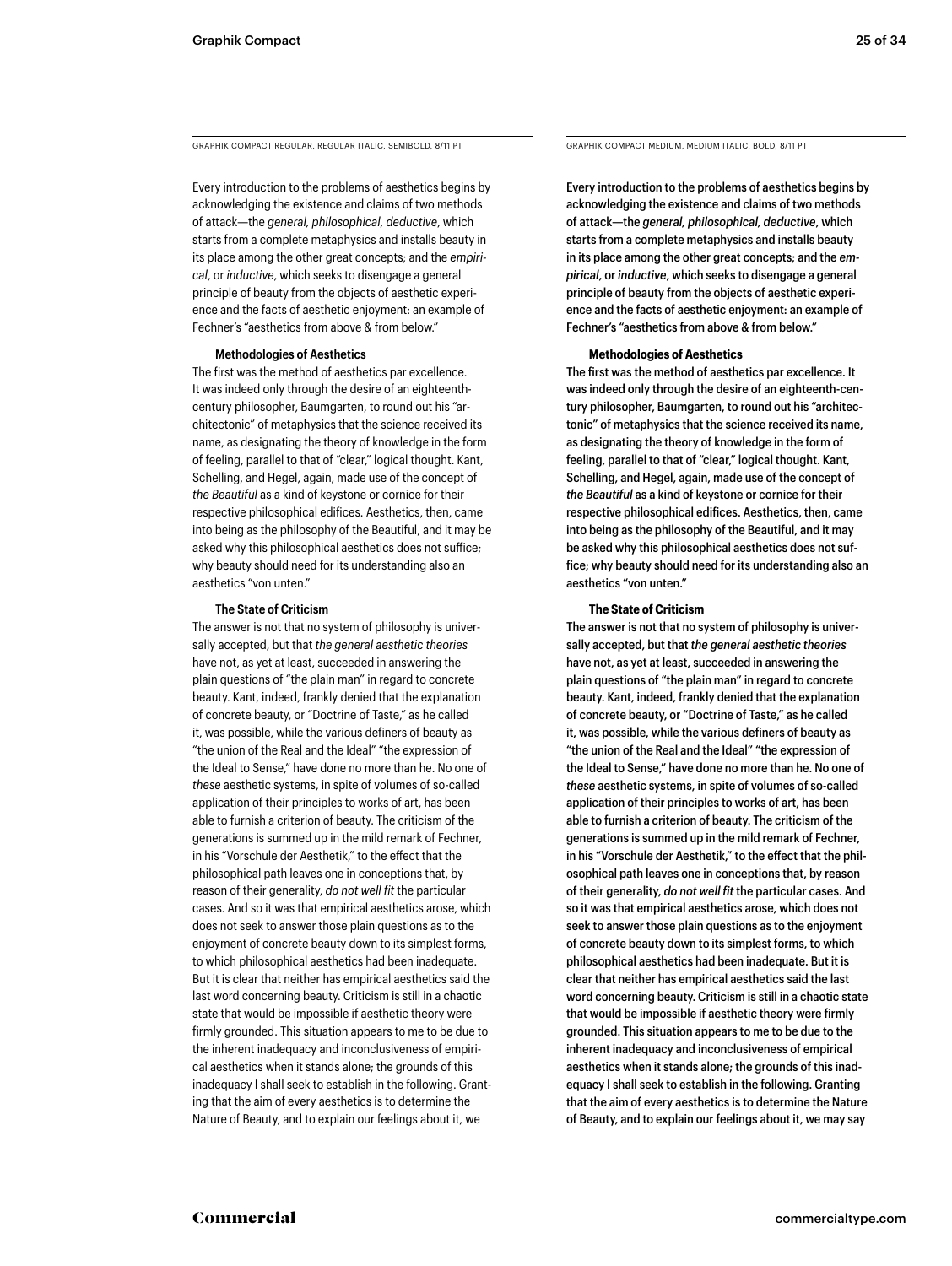GRAPHIK COMPACT REGULAR, 7/9 PT

SITUATIONIST INTERNATIONAL (SI) was a group of international revolutionaries founded in 1957. With their ideas rooted in Marxism and the 20th century European artistic avantgarde, they advocated experiences of life being alternative to those admitted by the capitalist order, for the fulfillment of human primitive desires and the pursuing of a superior passional quality. For this purpose they suggested and experimented with the construction of situations; the setting up of environments favorable for the fulfillment of such desires. Using methods drawn from the arts, they developed a series of experimental fields of study for the construction of such, like unitary urbanism.

The sense of constructing situations is to fulfill human primitive desires and pursue a superior passional quality. From *Internationale Situationiste #1*: "This alone can lead to the further clarification of these simple basic desires, and to the confused emergence of new desires whose material roots will be precisely the new reality engendered by situationist constructions. We must thus envisage a sort of situationist-oriented psychoanalysis in which, in contrast to the goals pursued by the various currents stemming

GRAPHIK COMPACT REGULAR, 6/8 PT [TRACKING +4]

SITUATIONIST INTERNATIONAL (SI) was a group of international revolutionaries founded in 1957. With their ideas rooted in Marxism and the 20th century European artistic avantgarde, they advocated experiences of life being alternative to those admitted by the capitalist order, for the fulfillment of human primitive desires and the pursuing of a superior passional quality. For this purpose they suggested and experimented with the construction of situations; the setting up of environments favorable for the fulfillment of such desires. Using methods drawn from the arts, they developed a series of experimental fields of study for the construction of such, like unitary urbanism.

The sense of constructing situations is to fulfill human primitive desires and pursue a superior passional quality. From *Internationale Situationiste #1*: "This alone can lead to the further clarification of these simple basic desires, and to the confused emergence of new desires whose material roots will be precisely the new reality engendered by situationist constructions. We must thus envisage a sort of situationist-oriented psychoanalysis in which, in contrast to the goals pursued by the various currents stemming from Freudianism, each of the participants in this adventure would discover desires for specific ambiences in order to fulfill them. Each person must seek what he loves, what attracts him. Through this method one can tabulate elements out of which situations can be constructed, along with projects to dynamize

GRAPHIK COMPACT MEDIUM, 7/9 PT

SITUATIONIST INTERNATIONAL (SI) was a group of international revolutionaries founded in 1957. With their ideas rooted in Marxism and the 20th century European artistic avantgarde, they advocated experiences of life being alternative to those admitted by the capitalist order, for the fulfillment of human primitive desires and the pursuing of a superior passional quality. For this purpose they suggested and experimented with the construction of situations; the setting up of environments favorable for the fulfillment of such desires. Using methods drawn from the arts, they developed a series of experimental fields of study for the construction of such, like unitary urbanism.

The sense of constructing situations is to fulfill human primitive desires and pursue a superior passional quality. From *Internationale Situationiste #1*: "This alone can lead to the further clarification of these simple basic desires, and to the confused emergence of new desires whose material roots will be precisely the new reality engendered by situationist constructions. We must thus envisage a sort of situationist-oriented psychoanalysis in which, in contrast to the goals pursued by the various currents stemming

GRAPHIK COMPACT MEDIUM, 6/8 PT [TRACKING +4]

SITUATIONIST INTERNATIONAL (SI) was a group of international revolutionaries founded in 1957. With their ideas rooted in Marxism and the 20th century European artistic avantgarde, they advocated experiences of life being alternative to those admitted by the capitalist order, for the fulfillment of human primitive desires and the pursuing of a superior passional quality. For this purpose they suggested and experimented with the construction of situations; the setting up of environments favorable for the fulfillment of such desires. Using methods drawn from the arts, they developed a series of experimental fields of study for the construction of such, like unitary urbanism.

The sense of constructing situations is to fulfill human primitive desires and pursue a superior passional quality. From *Internationale Situationiste #1*: "This alone can lead to the further clarification of these simple basic desires, and to the confused emergence of new desires whose material roots will be precisely the new reality engendered by situationist constructions. We must thus envisage a sort of situationist-oriented psychoanalysis in which, in contrast to the goals pursued by the various currents stemming from Freudianism, each of the participants in this adventure would discover desires for specific ambiences in order to fulfill them. Each person must seek what he loves, what attracts him. Through this method one can tabulate elements out of which situations can be constructed, along with projects to dynamize

GRAPHIK COMPACT SEMIBOLD, 7/9 PT

**SITUATIONIST INTERNATIONAL (SI) was a group of international revolutionaries founded in 1957. With their ideas rooted in Marxism and the 20th century European artistic avantgarde, they advocated experiences of life being alternative to those admitted by the capitalist order, for the fulfillment of human primitive desires and the pursuing of a superior passional quality. For this purpose they suggested and experimented with the construction of situations; the setting up of environments favorable for the fulfillment of such desires. Using methods drawn from the arts, they developed a series of experimental fields of study for the construction of such, like unitary urbanism.**

**The sense of constructing situations is to fulfill human primitive desires and pursue a superior passional quality. From** *Internationale Situationiste #1***: "This alone can lead to the further clarification of these simple basic desires, and to the confused emergence of new desires whose material roots will be precisely the new reality engendered by situationist constructions. We must thus envisage a sort of situationist-oriented psychoanalysis in which, in contrast to the goals pursued by the various currents stemming** 

GRAPHIK COMPACT SEMIBOLD, 6/8 PT [TRACKING +4]

**SITUATIONIST INTERNATIONAL (SI) was a group of international revolutionaries founded in 1957. With their ideas rooted in Marxism and the 20th century European artistic avantgarde, they advocated experiences of life being alternative to those admitted by the capitalist order, for the fulfillment of human primitive desires and the pursuing of a superior passional quality. For this purpose they suggested and experimented with the construction of situations; the setting up of environments favorable for the fulfillment of such desires. Using methods drawn from the arts, they developed a series of experimental fields of study for the construction of such, like unitary urbanism.**

**The sense of constructing situations is to fulfill human primitive desires and pursue a superior passional quality. From** *Internationale Situationiste #1***: "This alone can lead to the further clarification of these simple basic desires, and to the confused emergence of new desires whose material roots will be precisely the new reality engendered by situationist constructions. We must thus envisage a sort of situationist-oriented psychoanalysis in which, in contrast to the goals pursued by the various currents stemming from Freudianism, each of the participants in this adventure would discover desires for specific ambiences in order to fulfill them. Each person must seek what he loves, what attracts him. Through this method one can tabulate elements out of which situations can be constructed, along with projects to dynamize these**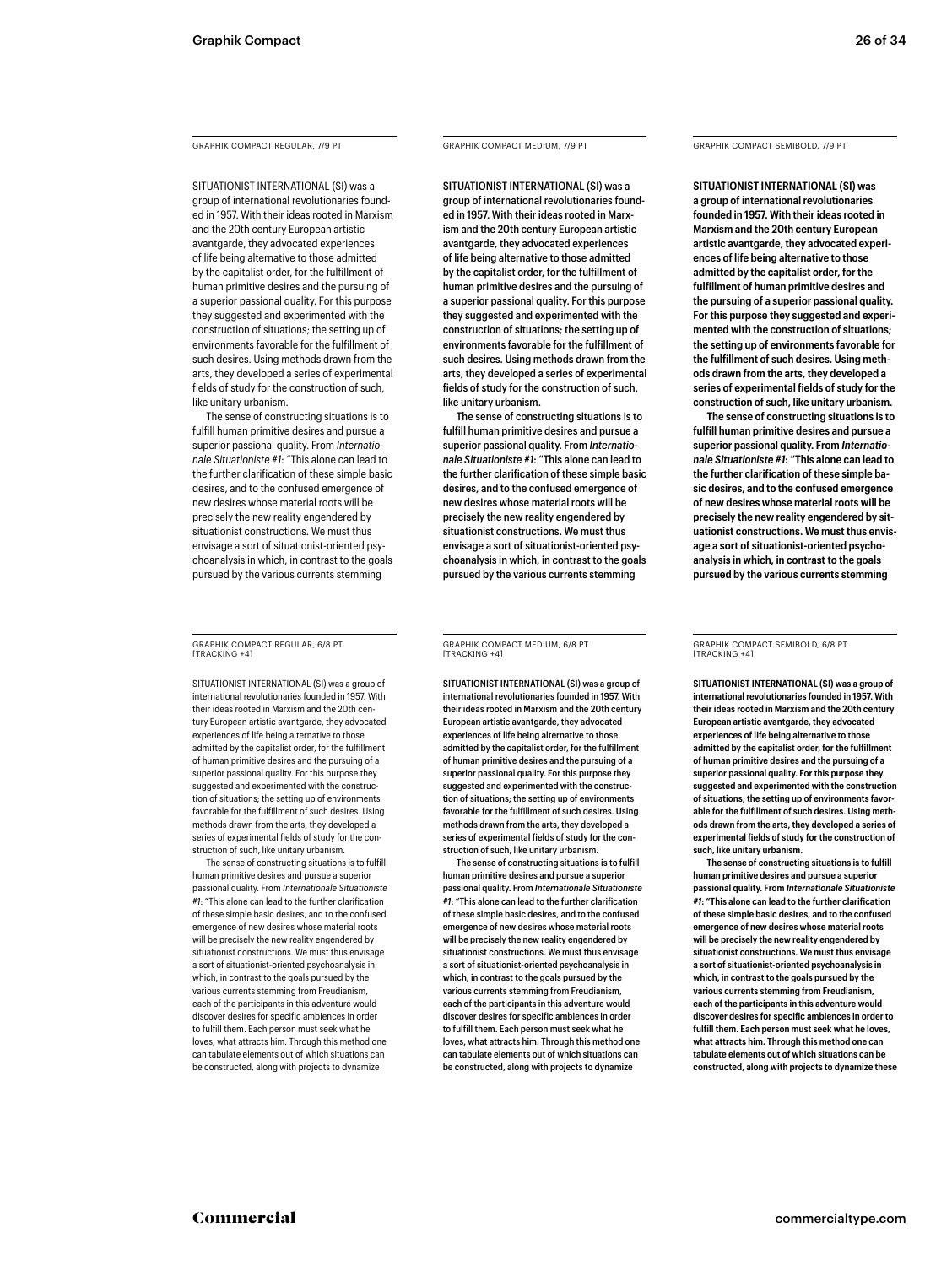GRAPHIK COMPACT REGULAR, 9/11 PT

The Spanish War, which began in 1739, and the French war which soon followed it occasioned further increase of the debt, which, on the 31st of December 1748, after the war had been concluded by the Treaty of Aix-la-Chapelle, amounted to £78,293,313. The most profound peace of seventeen years continuance had taken no more than £8,328,354 from it. A war of less than nine years' continuance added £31,338,689 to it. (Refer to James Postlethwaite's *The History of the Public Revenue.*) During the administration of Mr. Pelham, the interest of the public debt was reduced, or at least measures were taken for reducing it, from four to three per cent; the sinking fund was increased, and some part of the public debt was paid off. In 1755, before the breaking out of the late war, the funded debt of Great Britain amounted to £72,289,673. On the 5th of January 1763, at the conclusion of the peace, the funded debt amounted to £122,603,336. The unfunded debt has been stated at £13,927,589.

GRAPHIK COMPACT REGULAR, 9/12 PT

The Spanish War, which began in 1739, and the French war which soon followed it occasioned further increase of the debt, which, on the 31st of December 1748, after the war had been concluded by the Treaty of Aix-la-Chapelle, amounted to £78,293,313. The most profound peace of seventeen years continuance had taken no more than £8,328,354 from it. A war of less than nine years' continuance added £31,338,689 to it. (Refer to James Postlethwaite's *The History of the Public Revenue.*) During the administration of Mr. Pelham, the interest of the public debt was reduced, or at least measures were taken for reducing it, from four to three per cent; the sinking fund was increased, and some part of the public debt was paid off. In 1755, before the breaking out of the late war, the funded debt of Great Britain amounted to £72,289,673. On the 5th of January 1763, at the conclusion of the peace, the funded debt amounted to £122,603,336. The unfunded debt has been stated at £13,927,589.

GRAPHIK COMPACT REGULAR, 9/13 PT

The Spanish War, which began in 1739, and the French war which soon followed it occasioned further increase of the debt, which, on the 31st of December 1748, after the war had been concluded by the Treaty of Aix-la-Chapelle, amounted to £78,293,313. The most profound peace of seventeen years continuance had taken no more than £8,328,354 from it. A war of less than nine years' continuance added £31,338,689 to it. (Refer to James Postlethwaite's *The History of the Public Revenue.*) During the administration of Mr. Pelham, the interest of the public debt was reduced, or at least measures were taken for reducing it, from four to three per cent; the sinking fund was increased, and some part of the public debt was paid off. In 1755, before the breaking out of the late war, the funded debt of Great Britain amounted to £72,289,673. On the 5th of January 1763, at the conclusion of the peace, the funded debt amounted to £122,603,336. The unfunded debt has been stated at £13,927,589.

GRAPHIK COMPACT REGULAR, 9/14 PT

The Spanish War, which began in 1739, and the French war which soon followed it occasioned further increase of the debt, which, on the 31st of December 1748, after the war had been concluded by the Treaty of Aix-la-Chapelle, amounted to £78,293,313. The most profound peace of seventeen years continuance had taken no more than £8,328,354 from it. A war of less than nine years' continuance added £31,338,689 to it. (Refer to James Postlethwaite's *The History of the Public Revenue.*) During the administration of Mr. Pelham, the interest of the public debt was reduced, or at least measures were taken for reducing it, from four to three per cent; the sinking fund was increased, and some part of the public debt was paid off. In 1755, before the breaking out of the late war, the funded debt of Great Britain amounted to £72,289,673. On the 5th of January 1763, at the conclusion of the peace, the funded debt amounted to £122,603,336. The unfunded debt has been stated at £13,927,589.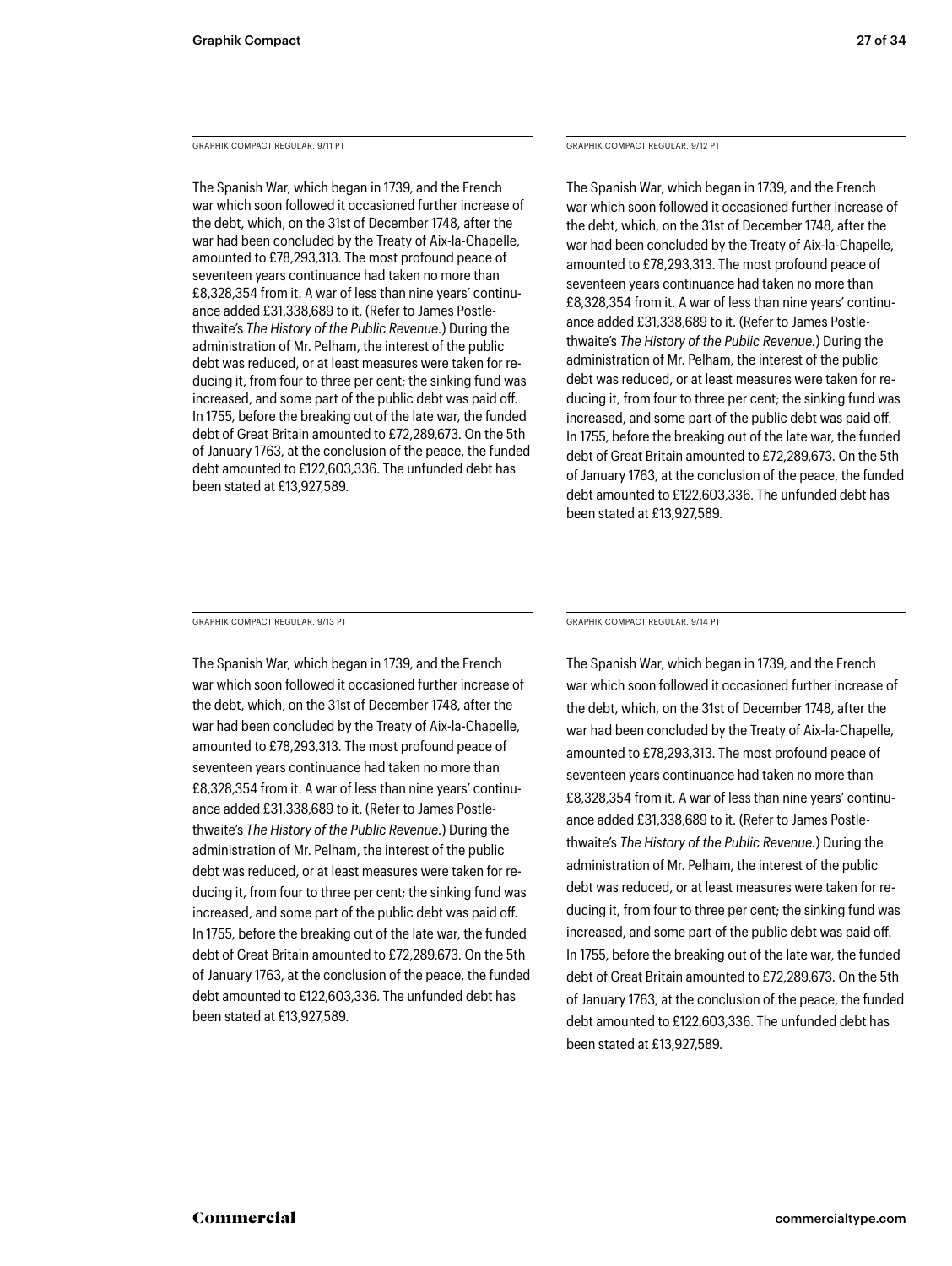ČESKÝ (CZECH) GRAPHIK COMPACT REGULAR, REGULAR ITALIC, 9/12 PT

Ačkoli klimšova nenapsala knih mnoho, přece zná ji ta naše četbychtivá mládež tuze dobře. Zná ji zejména z knih: Z jara do léta, Kniha báchorek, Paleček a Malenka, Z ráje, Rodinná skřínka a j., a pak z různých časopisů pro mládež, do nichž velice pilně přispívá. Její práce vesměs děti naše rády čítají, poněvadž skutečně vynikají vším, čeho se na dobré četbě žádá. *Však Klimšova také pracuje s láskou, pracuje opravdově vážně a nevydá nic na světlo, co by důkladně nepodrobila soudu svému i soudu jiných*. A to právě dodává jejím prácem té pravé ceny. Nuže seznammež se se životem této tiché a skromné pracovnice, seznammež se i s jejími pěknými spisy. Klimšova narodila se 7. dne měsíce prosince roku 1851. v Poličce. Otec její byl dosti zámožným a váženým měšťanem, měltě v Poličce dům a byl dlouhá léta členem obecního zastupitelstva, ba i městským radním. *Při domě měli Klimšovi zahrádku.* Něžná matka Bohumilčina milovala totiž velice květiny a při tom lnula také velikou láskou ku zvířatům. Byla dobra, o vše, ale zvláště o děti své starostliva, při tom pilna, šetrna a skoro až příliš skromna. Podobala se, zvláště v pozdějším svém věku, na vlas těm prostosrdečným a milým paním, ženám i stařenkám staročeským, o nichž nám často naši povídkáři

DEUTSCH (GERMAN) GRAPHIK COMPACT REGULAR, REGULAR ITALIC, 9/12 PT

Sehen wir das Gesamtbild unseres heutigen Lebens nur mit unseren Augen an, so können wir die Folgerung ziehen, daß dieses Gebilde einen chaotischen Charakter trägt, und es kann uns nicht wundern, daß diejenigen, welche sich in diesem scheinbaren Chaos unwohl fühlen, der Welt entfliehen oder sich in geistigen Abstraktionen verlieren wollen. *Doch jedenfalls muß es uns klar sein, daß diese Flucht vor der Wirklichkeit ein ebenso großer Irrtum ist wie jene Anlehnung an den reinsten Materialismus*. Weder die Flucht in das Mittelalter, noch der von verschiedenen Kunsthistorikern empfohlene Wiederaufbau des Olympos kann und die Lösung bringen. Unsere Zeit hat eine andere Mission zu erfüllen als die des Mittelalters und des Hellenismus. Um die Aufgabe unserer Zeit richtig zu verstehen, ist es notwendig, daß wir nicht nur mit unseren Augen, sondern vielmehr mit unseren innerlichen Sinnesorganen die Lebensstruktur erfassen. Haben wir einmal die Synthese des Lebens aus der Tiefe unseres Wesens gewonnen und als Inhalt von Kultur und Kunst anerkannt, so wird es uns nicht schwer fallen an Hand von Dokumenten, die uns die Tradition liefert, der Lösung des Problems näher zu kommen. Nicht wir allein ringen um die Lösung des Kunstproblems,

DANSK (DANISH) GRAPHIK COMPACT REGULAR, REGULAR ITALIC, 9/12 PT

Der var en lille havfisk af god familie, navnet husker jeg ikke, det må de lærde sige dig. Den lille fisk havde attenhundrede søskende, alle lige gamle; de kendte ikke deres fader eller moder, de måtte straks skøtte sig selv og svømme om, men det var en stor fornøjelse; vand havde de nok at drikke, hele verdenshavet, føden tænkte de ikke på, den kom nok; hver ville følge sin lyst, hver ville få sin egen historie, ja det tænkte heller ingen af dem på. *Solen skinnede ned i vandet, det lyste om dem, det var så klart, det var en verden med de forunderligste skabninger*, og nogle så gruelig store, med voldsomme gab, de kunne sluge de attenhundrede søskende, men det tænkte de heller ikke på, for ingen af dem var endnu blevet slugt. De små svømmede sammen, tæt op til hverandre, som sildene og makrellerne svømmer; men som de allerbedst svømmede i vandet og tænkte på ingenting, sank, med forfærdelig lyd, ovenfra, midt ned imellem dem, en lang, tung ting, der slet ikke ville holde op; længere og længere strakte den sig, og hver af småfiskene, som den ramte, blev kvast eller fik et knæk, som de ikke kunne forvinde. Alle småfisk, de store med, lige oppe fra havets flade og ned til dets bund, fór i forfærdelse til side; den tunge, voldsomme

### ESPAÑOL (SPANISH) GRAPHIK COMPACT REGULAR, REGULAR ITALIC, 9/12 PT

En esta conferencia no pretendo, como en anteriores, definir, sino subrayar; no quiero dibujar, sino sugerir. Animar, en su exacto sentido. Herir pájaros soñolientos. Donde haya un rincón oscuro, poner un reflejo de nube alargada y regalar unos cuantos espejos de bolsillo a las señoras que asisten. *He querido bajar a la ribera de los juncos. Por debajo de las tejas amarillas*. A la salida de las aldeas, donde el tigre se come a los niños. Estoy en este momento lejos del poeta que mira el reloj, lejos del poeta que lucha con la estatua, que lucha con el sueño, que lucha con la anatomía; he huido de todos mis amigos y me voy con aquel muchacho que se come la fruta verde y mira cómo las hormigas devoran al pájaro aplastado por el automóvil. Por las calles más puras del pueblo me encontraréis; por el aire viajero y la luz tendida de las melodías que Rodrigo Caro llamó "reverendas madres de todos los cantares". Por todos los sitios donde se abre la tierna orejita rosa del niño o la blanca orejita de la niña que espera, llena de miedo, el alfiler que abra el agujero para la arracada. En todos los paseos que yo he dado por España, un poco cansado de catedrales, de piedras muertas, de paisajes con alma, me puse a buscar los elementos vivos, perdurables, donde no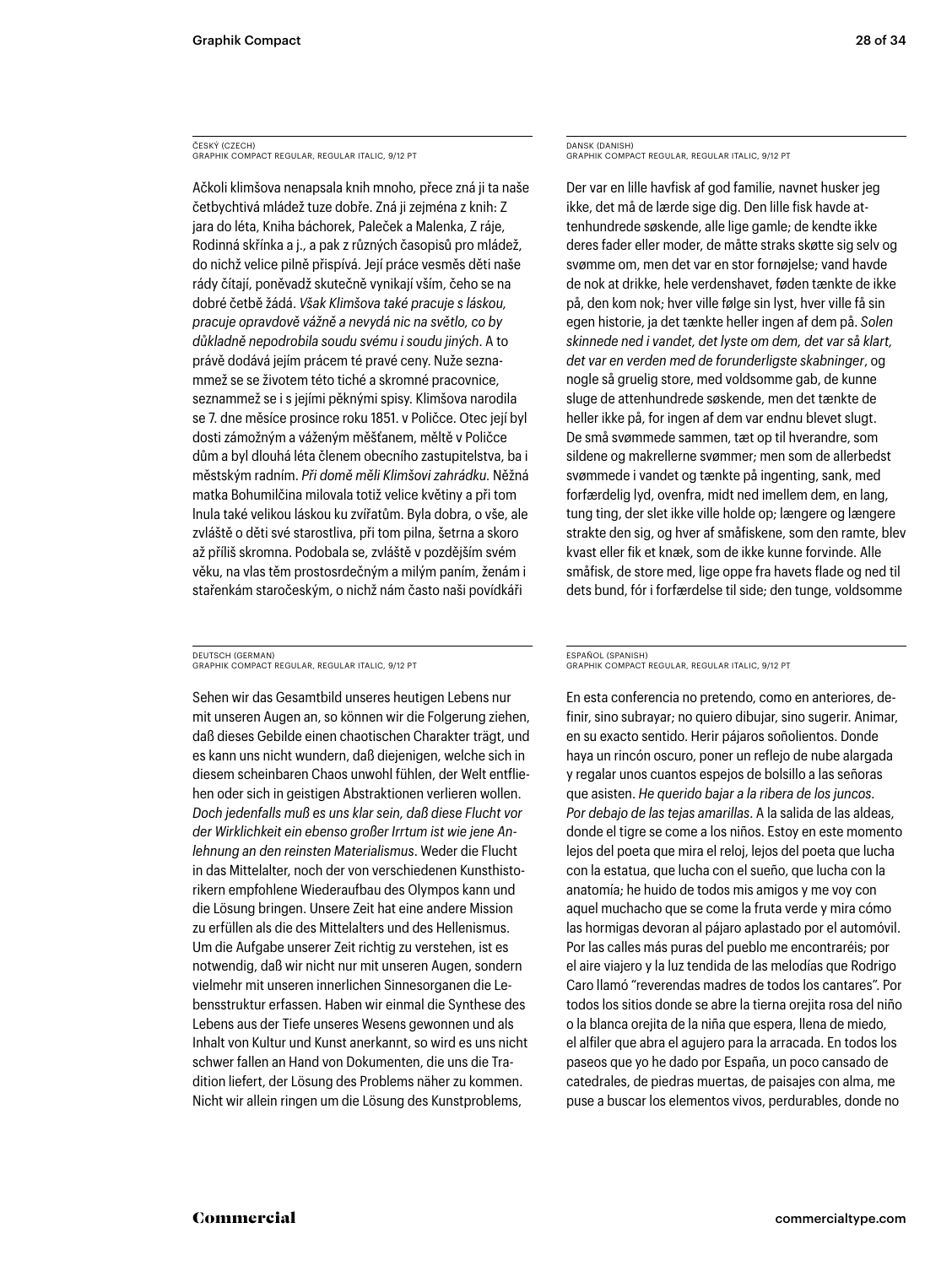FRANÇAIS (FRENCH) GRAPHIK COMPACT REGULAR, REGULAR ITALIC, 9/12 PT

Dada a son origine dans le dictionnaire. C'est terriblement simple. En français cela signifie «cheval de bois». En allemand «va te faire, au revoir, à la prochaine». En roumain «oui en effet, vous avez raison, c'est ça, d'accord, vraiment, on s'en occupe», etc. *C'est un mot international. Seulement un mot et ce mot comme mouvement.* Très facile à comprendre. Lorsqu'on en fait une tendance artistique, cela revient à vouloir supprimer les complications. Psychologie Dada. Allemagne Dada y compris indigestions et crampes brouillardeuses, littérature Dada, bourgeoisie Dada et vous, très vénérés poètes, vous qui avez toujours fait de la poésie avec des mots, mais qui n'en faites jamais du mot lui-même, vous qui tournez autour d'un simple point en poétisant. Guerre mondiale Dada et pas de fin, révolution Dada et pas de commencement. Dada, amis et soi-disant poètes, très estimés fabricateurs et évangélistes Dada Tzara, Dada Huelsenbeck, Dada m'dada, Dada m'dada, Dada mhm, dada dera dada, Dada Hue, Dada Tza. Comment obtenir la béatitude ? En disant Dada. Comment devenir célèbre? En disant Dada. D'un geste noble et avec des manières raffinées. Jusqu'à la folie. Jusqu'à l'évanouissement. Comment en finir avec tout ce qui est journalisticaille,

MAGYAR (HUNGARIAN) GRAPHIK COMPACT REGULAR, REGULAR ITALIC, 9/12 PT

Hajnali két órakor a segédtiszt belépett a tábornok szobájába és jelentette, hogy a járőrök elindultak a hodricsi úton. Az asztalra állított petróleumlámpa körül szétteregetett tereprajzok és jelentések hevertek, rajtuk keresztbe dobva egy ezüstgombos lovaglópálca. A tábornok a szoba közepén állt és hideg arccal hallgatta a segédtiszt szavait. Kurtára nyírt szakála rőtesen csillogott a lámpafényben. *Aranykeretes szemüvege mögül jeges nyugalommal csillámlottak elő kék szemei.* Csupa energia volt ez a hat láb magas, karcsú ember, aki egy hónap előtt vette át a feldunai hadtest parancsnokságát. De most mégis, mintha valami fáradtságot vagy inkább fásultságot árultak volna el mozdulatai. Némán bólintott s mikor a segédtiszt mögött becsukódott az ajtó, kimerülten dobta magát a kopott díványra. Két nap óta mindig talpon volt s egyik izgalom a másik után érte. A Szélakna irányában fekvő főcsapat felé haladó ellenség már egy napi előnyt nyert a Zsarnócra kirendelt zászlóalj parancsnokának ügyetlensége folytán. Első felindulásában maga vette át a zászlóalj vezényletét s negyvennyolc óra óta egy percre le nem hunyta a szemét. Izgatta az is, hogy esetleg elvágják a derékhadtól, ha ugyan be nem kerítik. A legénység

ITALIANO (ITALIAN) GRAPHIK COMPACT REGULAR, REGULAR ITALIC, 9/12 PT

Dapprima, ripetendendo l'errore commesso in gioventù, scrisse di animali che conosceva poco, e le sue favole risonarono di ruggiti e barriti. Poi si fece più umano, se così si può dire, scrivendo degli animali che credeva di conoscere. *Così la mosca gli regalò una gran quantità di favole dimostrandosi un animale più utile di quanto si creda*. In una di quelle favole ammirava la velocità del dittero, velocità sprecata perchè non gli serviva nè a raggiungere la preda nè a garantire la sua incolumità. Qui faceva la morale una testuggine. Un'altra favola esaltava la mosca che distruggeva le cose sozze da essa tanto amate. Una terza si meravigliava che la mosca, l'animale più ricco d'occhi, veda tanto imperfettamente. Infine una raccontava di un uomo che, dopo di aver schiacciato una mosca noiosa, le gridò: "Ti ho beneficata; ecco che non sei più una mosca". Con tale sistema *era facile di avere ogni giorno* la favola pronta col caffè del mattino. Doveva venire la guerra ad insegnargli che la favola poteva divenire un'espressione del proprio animo, il quale così inseriva la mummietta nella macchina della vita, quale un suo organo. Ed ecco come avvenne. Allo scoppio della guerra italiana, Mario temette che il primo atto di persecuzione che l' I. e R. Polizia

### POLSKI (POLISH) GRAPHIK COMPACT REGULAR, REGULAR ITALIC, 9/12 PT

Od wczoraj jakiś niepokój panuje w uliczce. Stary Mendel dziwi się i częściej niż zwykle nakłada krótką łajkę patrząc w okno. Tych ludzi nie widział on tu jeszcze. Gdzie idą? Po co przystają z robotnikami, śpieszącymi do kopania fundamentów pod nowy dom niciarza Greulicha? Skąd się tu wzięły te obszarpane wyrostki? Dlaczego patrzą tak po sieniach? Skąd mają pieniądze, że idą w pięciu do szynku? Stary Mendel kręci głową, smokcząc mały, silnie wygięty wiśniowy cybuszek. *On zna tak dobrze tę uliczkę cichą. Jej fizjonomię, jej ruch.* jej głosy, jej tętno. Wie, kiedy zza którego węgła wyjrzy w dzień pogodny słońce; ile dzieci przebiegnie rankiem, drepcąc do ochronki, do szkoły; ile zwiędłych dziewcząt w ciemnych chustkach, z małymi blaszeczkami w ręku przejdzie po trzy, po cztery, do fabryki cygar na robotę; ile kobiet przystanie z koszami na starym, wytartym chodniku, pokazując sobie zakupione jarzyny, skarżąc się na drogość jaj, mięsa i masła; ilu wyrobników przecłapie środkiem bruku, ciężkim chodem nóg obutych w trepy, niosąc pod pachą węzełki, a w ręku cebrzyki, kielnie, liny. siekiery, piły. Ba, on i to nawet wie może. ile wróbli gnieździ się w gzymsach starego browaru- który panuje nad uliczką wysokim, poczerniałym kominem – w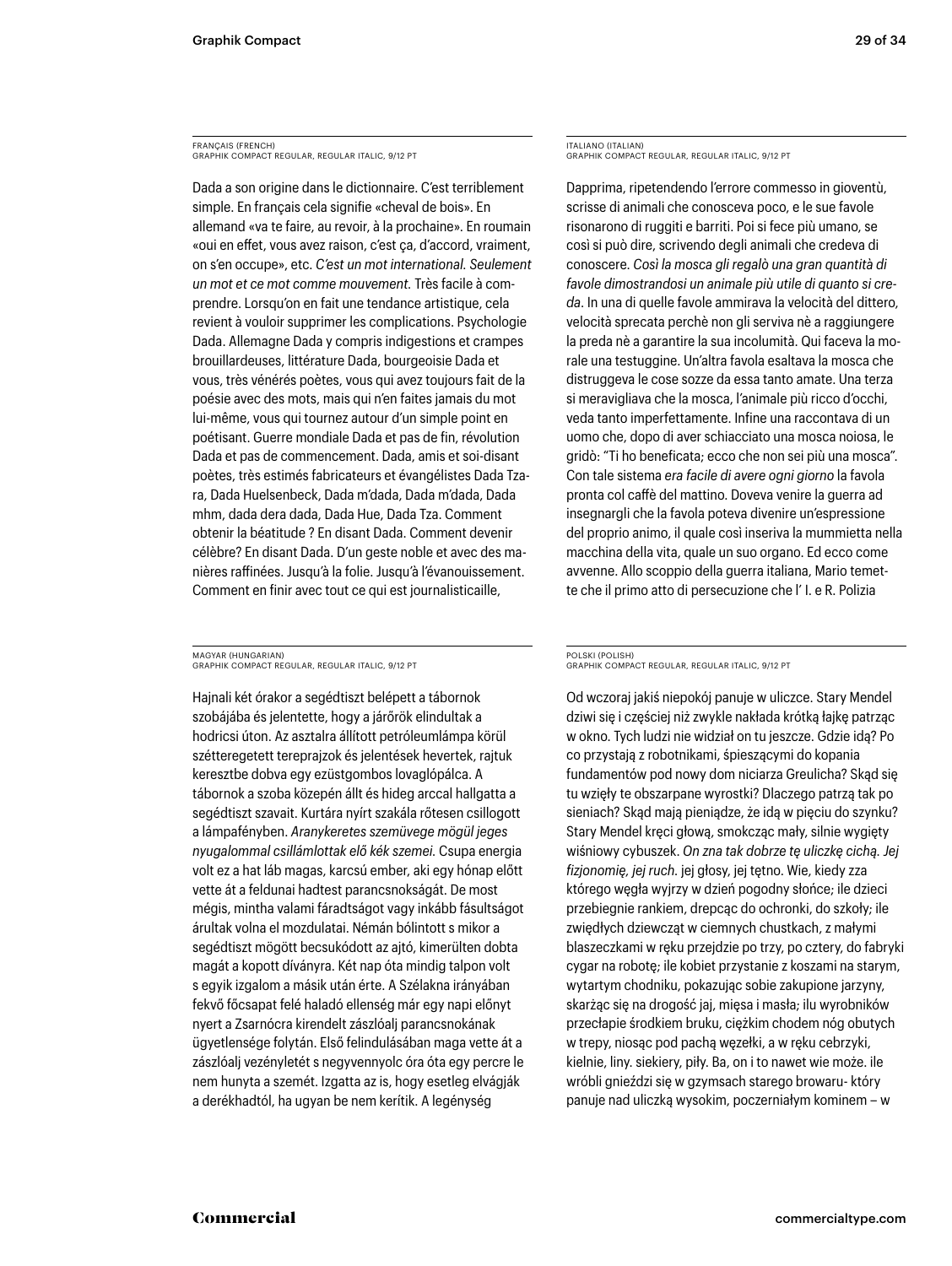PORTUGUÊS (PORTUGUESE) GRAPHIK COMPACT REGULAR, REGULAR ITALIC, 9/12 PT

D. Benedita levantou-se, no dia seguinte, com a idéia de escrever uma carta ao marido, uma longa carta em que lhe narrasse a festa da véspera, nomeasse os convivas e os pratos, descrevesse a recepção noturna, e, principalmente, desse notícia das novas relações com D. Maria dos Anjos. A mala fechava-se às duas horas da tarde, *D. Benedita acordara às nove, e, não morando longe (morava no Campo da Aclamação), um escravo levaria a carta ao correio muito a tempo.* Demais, chovia; D. Benedita arredou a cortina da janela, deu com os vidros molhados; era uma chuvinha teimosa, o céu estava todo brochado de uma cor pardo-escura, malhada de grossas nuvens negras. Ao longe, viu flutuar e voar o pano que cobria o balaio que uma preta levava à cabeça: concluiu que ventava. Magnífico dia para não sair, e, portanto, escrever uma carta, duas cartas, todas as cartas de uma esposa ao marido ausente. Ninguém viria tentá-la. Enquanto ela compõe os babadinhos e rendas do roupão branco, um roupão de cambraia que o desembargador lhe dera em 1862, no mesmo dia aniversário, 19 de setembro, convido a leitora a observar- -lhe as feições. Vê que não lhe dou Vênus; também não lhe dou Medusa. Ao contrário de Medusa, nota-se-lhe o alisado

SVENSKA (SWEDISH) GRAPHIK COMPACT REGULAR, REGULAR ITALIC, 9/12 PT

Klockan var mellan åtta och nio den vackra majmorgonen, då Arvid Falk efter scenen hos brodern vandrade gatorna framåt, missnöjd med sig själv, missnöjd med brodern och missnöjd med det hela. Han önskade att det vore mulet och att han hade dåligt sällskap. Att han var en skurk, det trodde han icke fullt på, *men han var icke nöjd med sig själv, han var så van att ställa höga fordringar på sig,* och han var inlärd att i brodern se ett slags styvfar, för vilken han hyste stor aktning, nästan vördnad. Men även andra tankar döko upp och gjorde honom bekymrad. Han var utan pengar och utan sysselsättning. Detta senare var kanske det värsta ty sysslolösheten var honom en svår fiende, begåvad med en aldrig vilande fantasi som han var. Under ganska obehagliga funderingar hade han kommit ner på Lilla Trädgårdsgatan; han följde vänstra trottoaren utanför Dramatiska Teatern och befann sig snart inne på Norrlandsgatan; han vandrade utan mål och gick rätt fram; snart började stenläggningen bli ojämn, träkåkar efterträdde stenhusen, illa klädda människor kastade misstänksamma blickar på den snyggt klädde personen som så tidigt besökte deras kvarter och utsvultna hundar morrade hotande mot främlingen. Mellan grupper av artillerister, arbetshjon, brygSUOMI (FINNISH) GRAPHIK COMPACT REGULAR, REGULAR ITALIC, 9/12 PT

He olivat ystäviä ystävyydessä, joka oli läheisempää kuin veljeys. Nello oli pieni Ardennelainen — Patras suuri Flamandilainen. He olivat saman ikäisiä vuosilla mitattuna, mutta kuitenkin toinen oli vielä nuori, toinen oli jo vanha. He olivat asuneet yhdessä koko ikänsä; molemmat he olivat orpoja ja kurjia sekä saivat leipänsä samasta kädestä. *Se oli ollut heidän siteensä alku, heidän ensimmäinen sympatian säikeensä;* se oli vahvistunut päivä päivältä ja kasvanut heidän mukanaan kiinteänä ja erottamattomana niin, että he alkoivat rakastaa toisiansa erittäin paljon. Heidän kotinsa oli pieni mökki pienen Flamandilaisen kylän reunalla, peninkulman päässä Antverpenistä. Kylä sijaitsi leveiden laidunkaistaleiden ja viljavainioiden välissä, ja sen läpi virtaavan suuren kanavan reunamilla kasvoi pitkät rivit tuulessa taipuvia poppeleita ja tervaleppiä. Siinä oli parikymmentä maatilaa ja taloa, joiden ikkunaluukut olivat kirkkaan vihreät tai taivaansiniset ja katot ruusunpunaiset tai mustavalkoiset sekä seinät niin valkoisiksi maalatut, että ne loistivat auringossa kuin puhdas lumi. Kylän keskustassa oli tuulimylly pienellä sammalta kasvavalla rinteellä, se oli maamerkkinä kaikelle ympäröivälle tasamaalle. Mylly oli kerran maalattu helakanpunaiseksi, siivet mukaan lukien, mutta niin oli

### TÜRKÇE (TURKISH) GRAPHIK COMPACT REGULAR, REGULAR ITALIC, 9/12 PT

Sadık genç, araladığı kapıyı çekince, yine birden kararan sanduka sükunu içinde, İskender Paşa, galeyansız ibadetine başlardı. Artık dünyaya dair hiçbir ümidi kalmamıştı. İstediği yalnız bir iman selametiydi. *Vâkıa korkak bir adam değildi. Ama, muhakkak bir ölümü her gün, her saat, her dakika, hatta her saniye beklemek… Onun cesaretini kırmış, sinirlerini zayıflatmıştı.* Düşündükçe, ensesinde soğuk bir satırın sarih temasını duyar gibi oluyordu. Bu sarih temas silinirken karşısına kendi boğuk hayali gelirdi; gözleri patlamış, kavuğu bir tarafa yuvarlanmış, boynu yağlı bir kement ile sıkılmış, ayağından pabuçları çıkmış, ipek kuşağı çözülmüş, karanlık, köpüklü ağzından siyah dili sarkmış bir naaş… İskender Paşa'nın yerde sürünen ölüsü! Titrer, gözlerini oğuşturur, yine salât-ü selamlarını çekmeye başlardı. Yakın akıbetinin bu uzvî hatırası o kadar bariz, o kadar kuvvetliydi ki… Çocukluğunun saf muhayyilesini süsleyen cennet bahçelerini, hûri, gılman alaylarını, Tûba ağacını, Sırat köprüsünü şimdi düşünemiyordu bile… Zihni durmuştu. Sinirleri, beyni pek yorgundu. Yemek yiyemiyordu. Boğazına kurşundan bir yumruk tıkanmıştı. Yalnız ara sıra su içerdi. Abdestini tazelemeye kalktığı zamanlar dizleri çözülüyor, gözlerinde karanlık, kırmızı benekler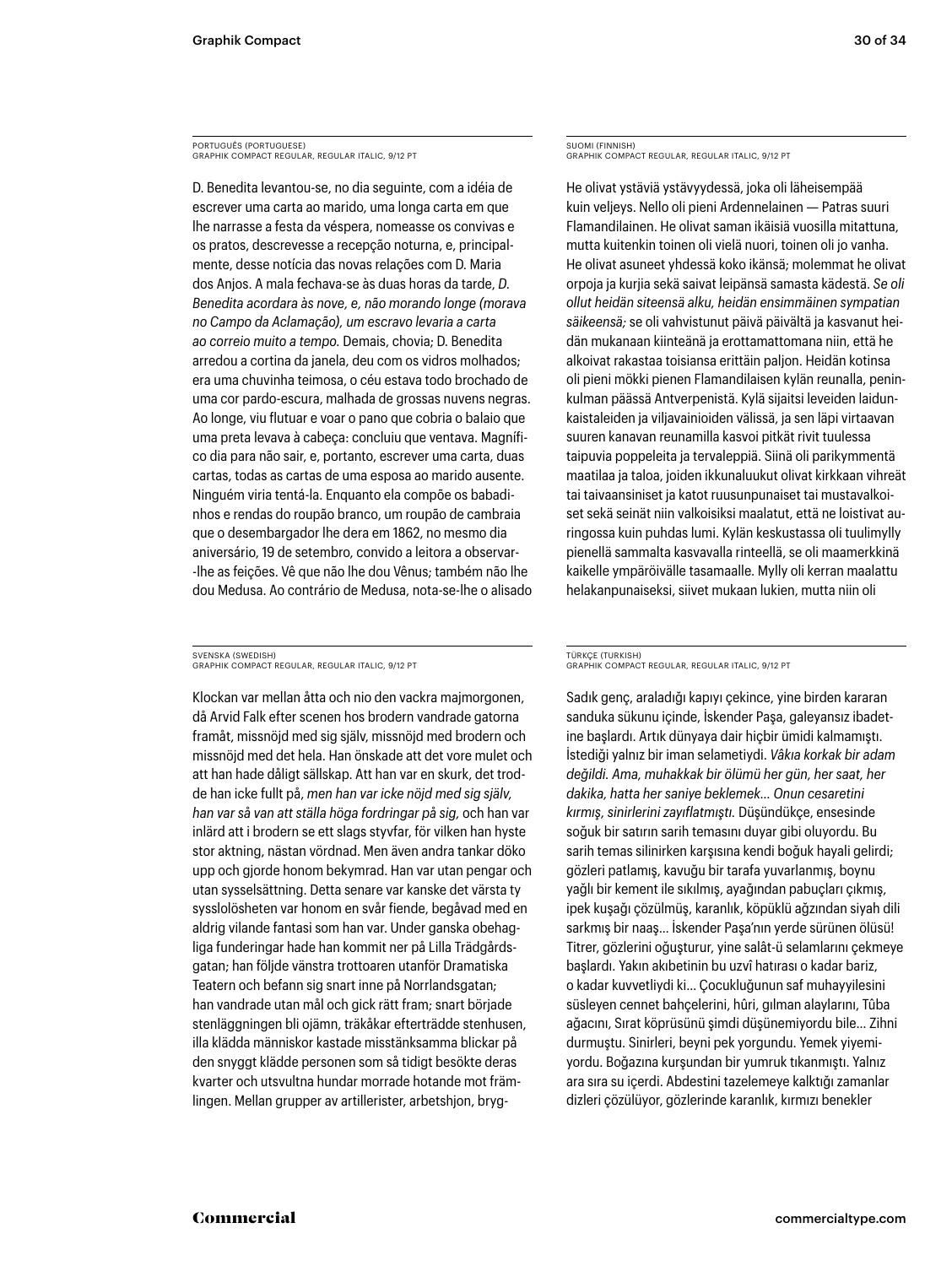| UPPERCASE                              | ABCDEFGHIJKLMNOPQRSTUVWXYZ                                                                                                    |  |  |
|----------------------------------------|-------------------------------------------------------------------------------------------------------------------------------|--|--|
| LOWERCASE                              | abcdefghijklmnopqrstuvwxyz                                                                                                    |  |  |
| STANDARD PUNCTUATION                   | i!¿?.,:;---()[]{}/ \&@*""''·",«»↔ §•¶†‡©℗®™                                                                                   |  |  |
| ALL CAP PUNCTUATION                    | ii---()[]{}/ \@«»<>                                                                                                           |  |  |
| LIGATURES                              | ff fi fl                                                                                                                      |  |  |
| PROPORTIONAL LINING<br>default figures | \$£€¥1234567890¢f%‰ <sup>ao#</sup> °<+=-×÷>≤≈≠±≥'"                                                                            |  |  |
| PROPORTIONAL OLDSTYLE                  | \$£€¥1234567890                                                                                                               |  |  |
| <b>TABULAR LINING</b>                  | \$£€¥1234567890¢f%‰<+=-×÷>≤≈≠≥                                                                                                |  |  |
| TABULAR OLDSTYLE                       | \$£€¥1234567890                                                                                                               |  |  |
| PREBUILT FRACTIONS                     | $\frac{1}{2}$ $\frac{1}{3}$ $\frac{2}{3}$ $\frac{1}{4}$ $\frac{3}{4}$ $\frac{1}{8}$ $\frac{3}{8}$ $\frac{5}{8}$ $\frac{1}{8}$ |  |  |
| NUMERATORS &<br>DENOMINATORS           | H1234567890/1234567890                                                                                                        |  |  |
| <b>SUPERSCRIPT &amp;</b><br>SUBSCRIPT  | $\text{H}^{1234567890}$ $\text{H}_{1234567890}$                                                                               |  |  |
| STYLISTIC ALTERNATES                   | at ß ,;''""", %‰ ĢĶĻŅŖŞŢ áăâäàāąåãģķļņṛṣṭţţţ*                                                                                 |  |  |
| ACCENTED UPPERCASE                     | ÁÂÀÄÅÃĂĀĄÅÆÆÇĆČĈĊĎĐÉÊÈËĖĒĘĞĜĢĠ<br>ĦĤĺÎÌĬĨĮĨĬĴĶŁĹĽĻĿÑŇŇŅŊÓÔÒÖŐŐŌØŎŒŔŔŖ<br>ŠŚŞŜSPŤŢŦÚÛÙÜŬŰŨŲŮŨŴŴŴŴŶŶŸIJŽŹŹ                      |  |  |
| ACCENTED LOWER CASE                    | áâàäåãăāąåææçćčĉċďđðéêèëěēęğĝģġħĥıíî<br>ìïïįĩǐĵjķłĺľļŀñńňņ'nŋóôòöõőōøǿœŕřŗßšśşŝşþťţŧú<br>ûùüŭűūyůũẃŵẁẅýŷỳÿijžźż               |  |  |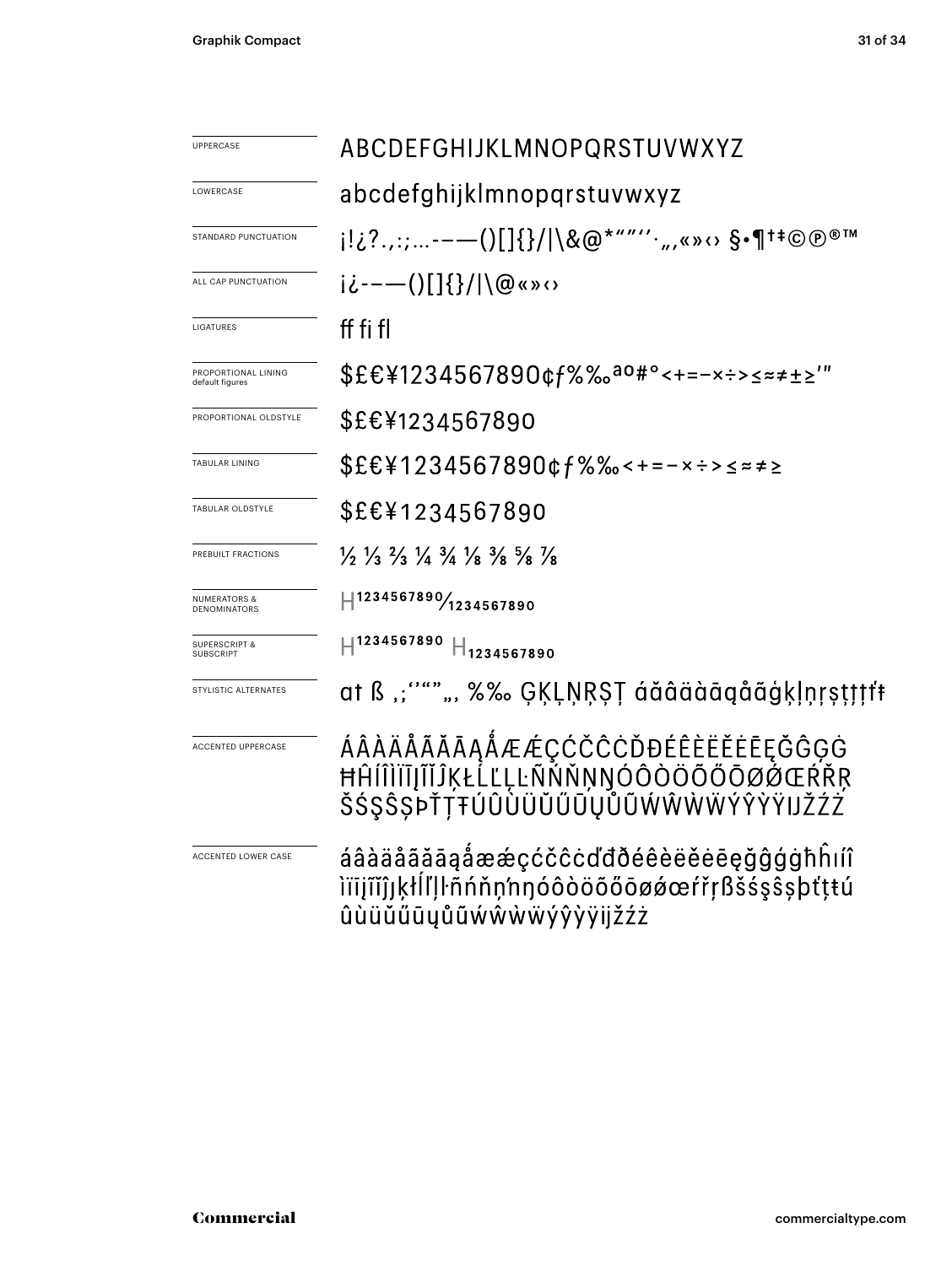| <b>UPPERCASE</b>                        | ABCDEFGHIJKLMNOPQRSTUVWXYZ                                                                                                    |  |  |
|-----------------------------------------|-------------------------------------------------------------------------------------------------------------------------------|--|--|
| LOWERCASE                               | abcdefghijklmnopqrstuvwxyz                                                                                                    |  |  |
| STANDARD PUNCTUATION                    |                                                                                                                               |  |  |
| ALL CAP PUNCTUATION                     | $i\dot{\zeta}$ ---()[]{}/ \@«» $\omega$                                                                                       |  |  |
| LIGATURES                               | ff fi fl                                                                                                                      |  |  |
| PROPORTIONAL LINING<br>default figures  | \$£€¥1234567890¢f%‰ <sup>ao#</sup> °<+=-×÷>≤≈≠±≥′″                                                                            |  |  |
| PROPORTIONAL OLDSTYLE                   | \$£€¥1234567890                                                                                                               |  |  |
| TABULAR LINING                          | \$£€¥1234567890¢f%‰<+=-×÷>≤≈≠≥                                                                                                |  |  |
| TABULAR OLDSTYLE                        | <i>\$£€¥1234567890</i>                                                                                                        |  |  |
| PREBUILT FRACTIONS                      | $\frac{1}{2}$ $\frac{1}{3}$ $\frac{2}{3}$ $\frac{1}{4}$ $\frac{3}{4}$ $\frac{1}{8}$ $\frac{3}{8}$ $\frac{5}{8}$ $\frac{1}{8}$ |  |  |
| <b>NUMERATORS &amp;</b><br>DENOMINATORS | H1234567890/1234567890                                                                                                        |  |  |
| <b>SUPERSCRIPT &amp;</b>                | $H^{1234567890}$ $H_{1234567890}$                                                                                             |  |  |
| STYLISTIC ALTERNATES                    | at ß ,;''""", %‰ ĢĶĻŅŖŞŢ áăâäàāqåãģķļņŗṣṭţţţf                                                                                 |  |  |
| ACCENTED UPPERCASE                      | ÁÂÀÄÅÃĂĀĄÅÆÆÇĆČĈĊĎĐÉÊÈËĔĒĘĞĜĢĠ<br>ĦĤĺÎÌĬĪĮĨĬĴĶŁĹĽĻĿÑŃŇŅŊÓÔÒÖÕŐŌØØŒŔŘŖ<br>ŠŚŞŜŞPŤŢŦÚÛÛÜŬŰŨŲŮŨŴŴŴŴŶŶŶŸIJŽŹŹ                     |  |  |
| ACCENTED LOWER CASE                     | áâàäåããāaåææçćčĉċďđðéêèëĕēegğĝģġħĥıíî<br>ìïïįĩĭĵjķłĺľļŀñńňņ'nŋóôòöõőōøǿœŕřŗßšśşŝşþťţŧú<br>ûùüŭűūyůũẃŵẁẅýŷỳÿijžźż              |  |  |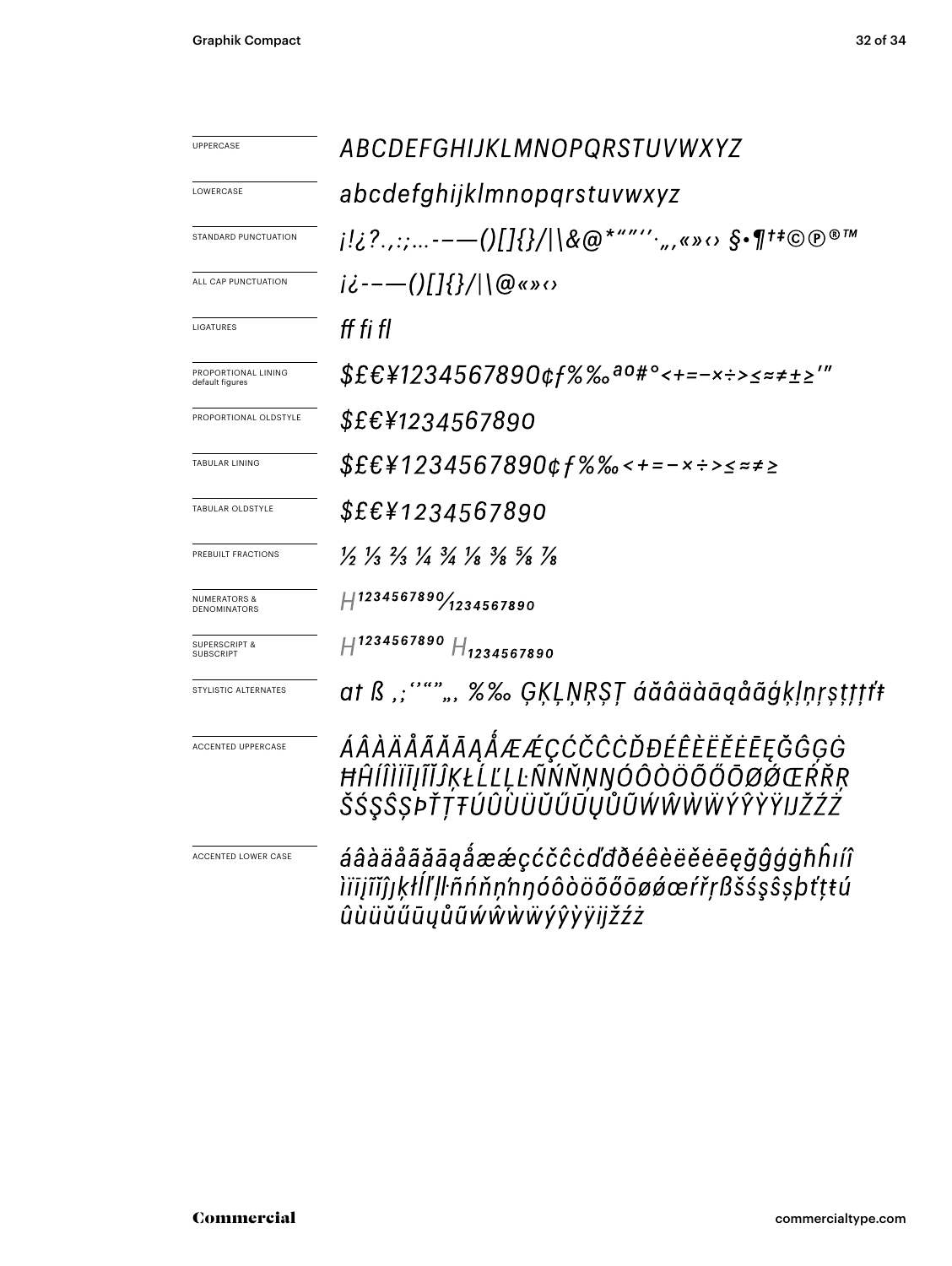| <b>OPENTYPE FEATURES</b><br><b>FAMILY WIDE</b>        | <b>DEACTIVATED</b>                                       | <b>ACTIVATED</b>                                         |
|-------------------------------------------------------|----------------------------------------------------------|----------------------------------------------------------|
| ALL CAPS<br>opens up spacing, moves<br>punctuation up | $\zeta$ Fish & «Chips» @ £4.65?                          | ¿FISH & «CHIPS» @ £4.65?                                 |
| PROPORTIONAL LINING<br>default figures                | Sale Price: \$3,460 €1,895<br>Originally: \$7,031 £9,215 | Sale Price: \$3,460 €1,895<br>Originally: \$7,031 £9,215 |
| PROPORTIONAL OLDSTYLE                                 | Sale Price: \$3,460 €1,895<br>Originally: \$7,031 £9,215 | Sale Price: \$3,460 €1,895<br>Originally: \$7,031 £9,215 |
| TABULAR LINING                                        | Sale Price: \$3,460 €1,895<br>Originally: \$7,031 £9,215 | Sale Price: \$3,460 €1,895<br>Originally: \$7,031 £9,215 |
| TABULAR OLDSTYLE                                      | Sale Price: \$3,460 €1,895<br>Originally: \$7,031 £9,215 | Sale Price: \$3,460 €1,895<br>Originally: \$7,031 £9,215 |
| <b>FRACTIONS</b><br>ignores numeric date format       | 21/03/10 and 21/18 46/92                                 | 21/03/10 and 21/ <sub>18</sub> 46/ <sub>92</sub>         |
| SUPERSCRIPT/SUPERIOR                                  | $x158 + y23 \times z18 - a4260$                          | $X^{158} + Y^{23} \times Z^{18} - Z^{4260}$              |
| SUBSCRIPT/INFERIOR                                    | $x158 \div y23 \times z18 - a4260$                       | $X_{158} \div Y_{23} \times Z_{18} - A_{4260}$           |
| DENOMINATOR<br>for making arbitrary fractions         | 0123456789 0123456789                                    | 0123456789 0123456789                                    |
| NUMERATOR<br>for making arbitrary fractions           | 0123456789 0123456789                                    | 0123456789 0123456789                                    |
| <b>LANGUAGE FEATURE</b><br>Română (Romanian) s accent | ÎNSUȘI lărgește științifice                              | INSUȘI lărgește științifice                              |
| <b>OPENTYPE FEATURES</b><br>ROMAN & ITALIC            | <b>DEACTIVATED</b>                                       | <b>ACTIVATED</b>                                         |
| STYLISTIC SET 01<br>alternate a                       | His visual accompaniment                                 | His visual accompaniment                                 |

STYLISTIC SET 03 alternate ß STYLISTIC SET 02 alternate t

STYLISTIC SET 05 rounded commas and quotes

STYLISTIC ALTERNATES Illustrator/Photoshop

Intent on Beckettian reality Intent on Beckettian reality Die größten Gasschweißer Die größten Gasschweißer "Great; let's do it," she said "Great; let's do it," she said Natural availability größen Natural availability größen